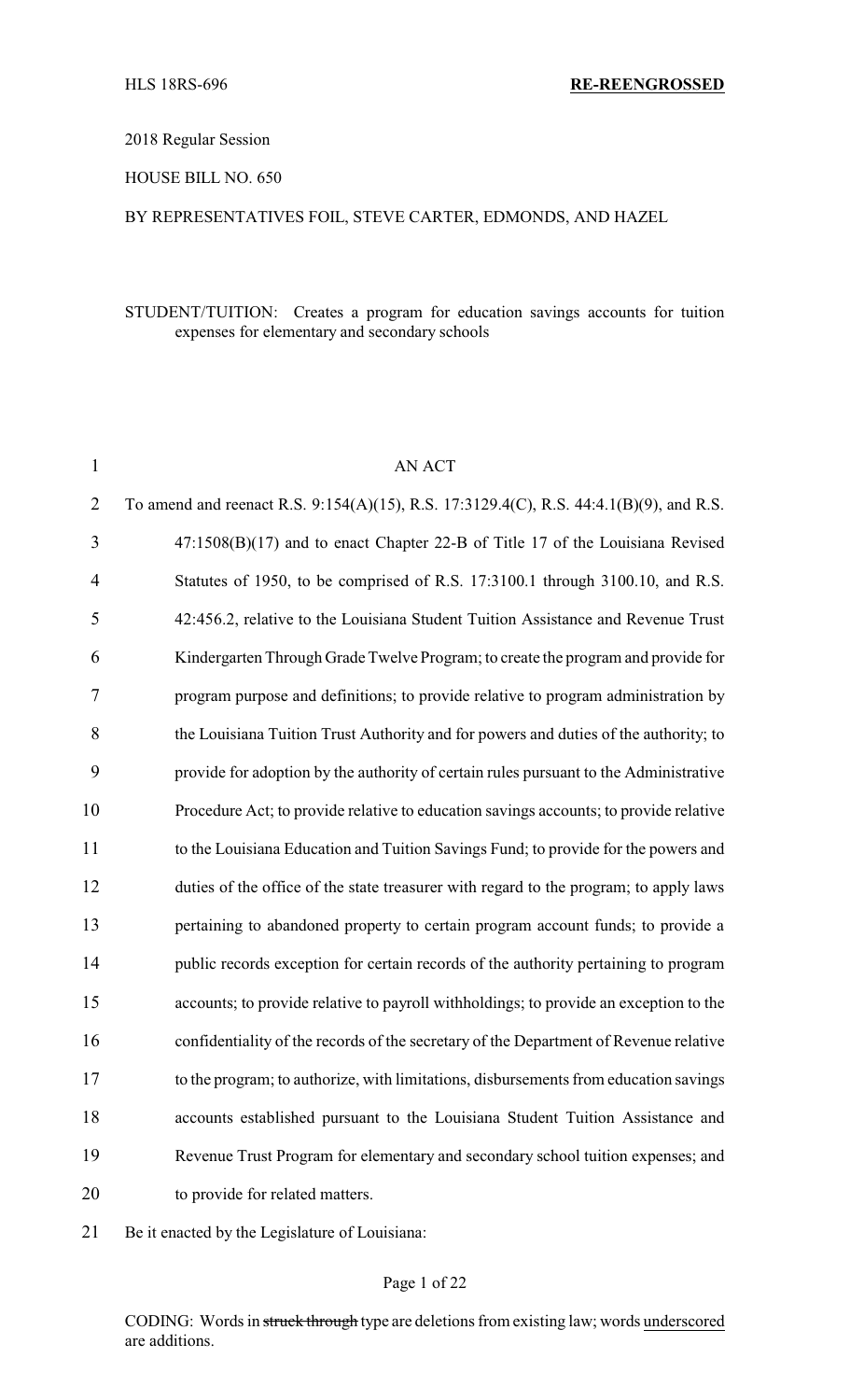| $\mathbf{1}$ | Section 1. R.S. $9:154(A)(15)$ is hereby amended and reenacted to read as follows:      |
|--------------|-----------------------------------------------------------------------------------------|
| 2            | §154. Presumptions of abandonment                                                       |
| 3            | A. Property is presumed abandoned if it is unclaimed by the apparent owner              |
| 4            | during the time set forth below for the particular property for the following:          |
| 5            | *                                                                                       |
| 6            | $(15)(a)$ Funds in an education savings account established in accordance with          |
| 7            | the Louisiana Student Tuition Assistance and Revenue Trust Program as provided          |
| 8            | in Chapter 22-A of Title 17 of the Louisiana Revised Statutes of 1950; during any       |
| 9            | five-year period subsequent to the beneficiary's thirty-fifth birthday.                 |
| 10           | (b) Funds in an education savings account established in accordance with the            |
| 11           | Louisiana Student Tuition Assistance and Revenue Trust Kindergarten Through             |
| 12           | Grade Twelve Program as provided in Chapter 22-B of Title 17 of the Louisiana           |
| 13           | Revised Statutes of 1950 during any five-year period subsequent to the beneficiary's    |
| 14           | twentieth birthday.                                                                     |
| 15           | $\ast$<br>$\ast$<br>∗                                                                   |
| 16           | Section 2. R.S. 17:3129.4(C) is hereby amended and reenacted and Chapter 22-B of        |
| 17           | Title 17 of the Louisiana Revised Statutes of 1950, comprised of R.S. 17:3100.1 through |
| 18           | 3100.10, is hereby enacted to read as follows:                                          |
| 19           | CHAPTER 22-B. LOUISIANA STUDENT TUITION                                                 |
| 20           | ASSISTANCE AND REVENUE TRUST KINDERGARTEN                                               |
| 21           | THROUGH GRADE TWELVE PROGRAM                                                            |
| 22           | §3100.1. Louisiana Student Tuition Assistance and Revenue Trust Kindergarten            |
| 23           | Through Grade Twelve Program; creation; purpose; legislative intent                     |
| 24           | A. In order to provide the citizens of Louisiana with financing assistance for          |
| 25           | education, there is hereby created the Louisiana Student Tuition Assistance and         |
| 26           | Revenue Trust Kindergarten Through Grade Twelve Program, referred to in this            |
| 27           | Chapter as the "START K12 Program" or the "program". The program shall consist          |
| 28           | of the establishment of education savings accounts by individuals, groups, or           |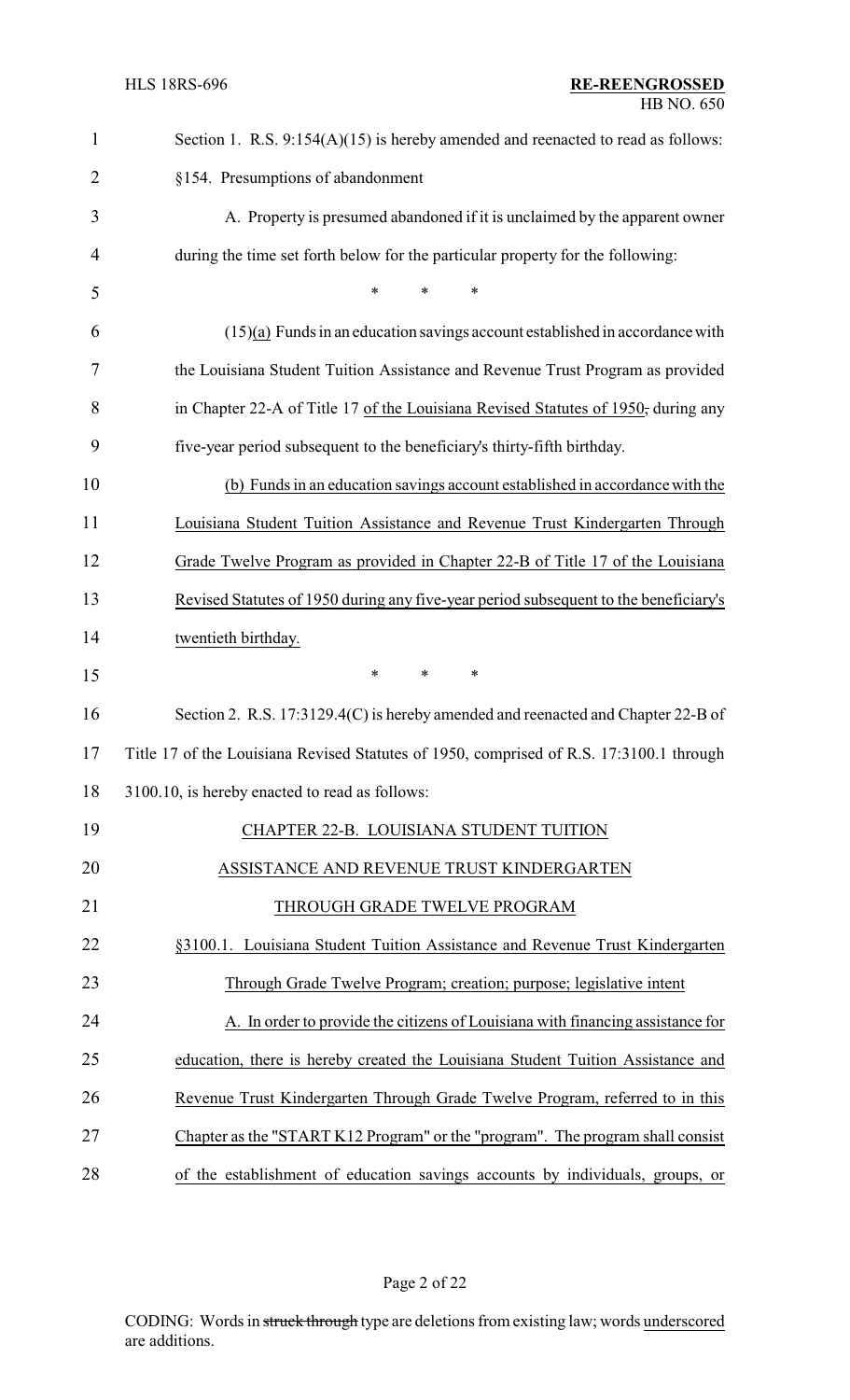| $\mathbf{1}$   | organizations and provisions for the routine deposit of funds to cover elementary and    |
|----------------|------------------------------------------------------------------------------------------|
| $\overline{2}$ | secondary education costs of a designated beneficiary.                                   |
| 3              | B. The legislature hereby finds that the program created by this Chapter is              |
| 4              | an official state function, offered through an agency of the state that receives state   |
| 5              | appropriations.                                                                          |
| 6              | $C(1)$ It is the intention of the legislature that the program shall be a qualified      |
| 7              | tuition program as defined in Section 529 of the federal Internal Revenue Code, as       |
| 8              | amended. Any provision of this Chapter determined to be in conflict with any             |
| 9              | requirement of the code as applicable to a qualified tuition program shall be            |
| 10             | superseded by such code provision to the extent necessary to assure that the program     |
| 11             | continues to meet the code's definition of a qualified tuition program.                  |
| 12             | Any requirement of this Chapter determined to be more restrictive than<br>(2)            |
| 13             | the requirements of the federal Internal Revenue Code as applicable to a qualified       |
| 14             | tuition program may be modified to conform with code requirements by the                 |
| 15             | Louisiana Tuition Trust Authority in accordance with the Administrative Procedure        |
| 16             | Act.                                                                                     |
| 17             | §3100.2. Definitions                                                                     |
| 18             | For the purposes of this Chapter, the following words, terms, and phrases                |
| 19             | shall have the following meanings unless the context clearly requires otherwise:         |
| 20             | (1) "Authority" means the Louisiana Tuition Trust Authority.                             |
| 21             | "Beneficiary" means a person designated in an education savings account                  |
| 22             | owner's agreement, or by the authority when authorized by an account owner               |
| 23             | meeting the classification requirements of R.S. $17:3100.6(A)(1)(e)$ , as the individual |
| 24             | entitled to apply the savings accrued in an education savings account to the payment     |
| 25             | of his qualified education expenses.                                                     |
| 26             | "Education savings account" is a savings account established by an<br>(3)                |
| 27             | individual, a group of individuals, or an organization pursuant to the program created   |
| 28             | by this Chapter for a beneficiary.                                                       |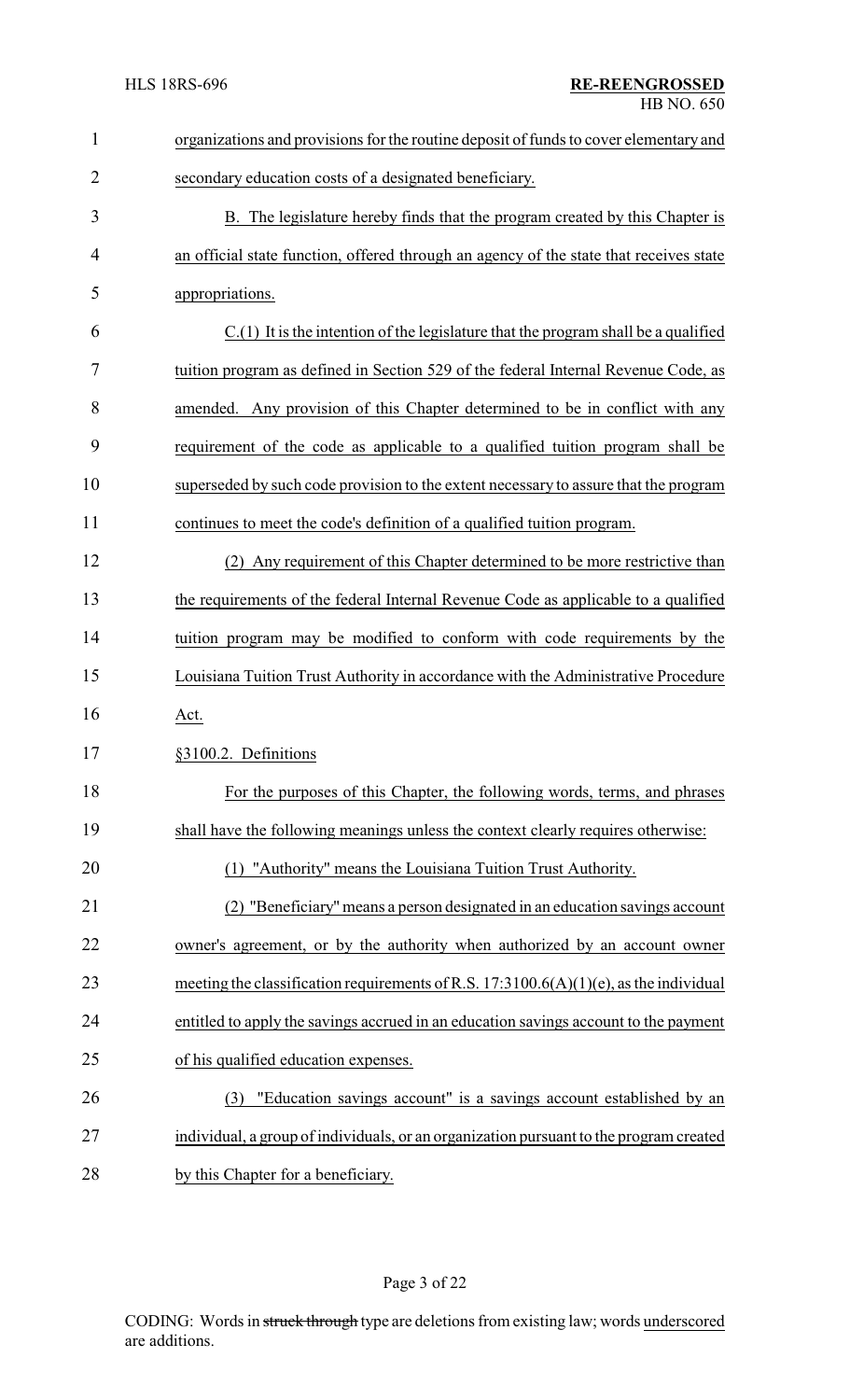| $\mathbf{1}$ | (4) "Elementary or secondary school" means a public or approved nonpublic              |
|--------------|----------------------------------------------------------------------------------------|
| 2            | elementary or secondary school in Louisiana that contains any of the grades            |
| 3            | kindergarten through twelve.                                                           |
| 4            | (5) "Fixed earnings" means the placement of all the deposits in an education           |
| 5            | savings account and the interest earned thereon in investments with fixed earnings.    |
| 6            | "Member of the family" means, with respect to any designated<br>(6)                    |
| 7            | beneficiary:                                                                           |
| 8            | (a) An individual who bears one of the following relationships to such                 |
| 9            | beneficiary:                                                                           |
| 10           | (i) Brother, sister, stepbrother, or stepsister.                                       |
| 11           | (ii) Father or mother, or an ancestor of either.                                       |
| 12           | (iii) Stepfather or stepmother.                                                        |
| 13           | (iv) Son or daughter of a brother or sister.                                           |
| 14           | Brother or sister of the father or mother.<br>(v)                                      |
| 15           | (vi) Brother-in-law or sister-in-law.                                                  |
| 16           | The spouse of any individual described in Subparagraph (a) of this<br>(b)              |
| 17           | Paragraph.                                                                             |
| 18           | "Other persons" means, with respect to any designated beneficiary, any                 |
| 19           | person, whether natural or juridical, who is not a member of the family, including but |
| 20           | not limited to individuals, groups, trusts, estates, associations, organizations,      |
| 21           | partnerships, and corporations.                                                        |
| 22           | (8) "Qualified education expenses" are expenses for tuition in connection              |
| 23           | with enrollment or attendance at an elementary or secondary school in grades           |
| 24           | kindergarten through twelve.                                                           |
| 25           | "Redemption value" means the cash value of the education savings<br>(9)                |
| 26           | account attributable to the sum of the principal invested and the interest earned on   |
| 27           | principal and authorized to be credited to the account by the authority less any fees  |
| 28           | due and imposed by rule of the authority.                                              |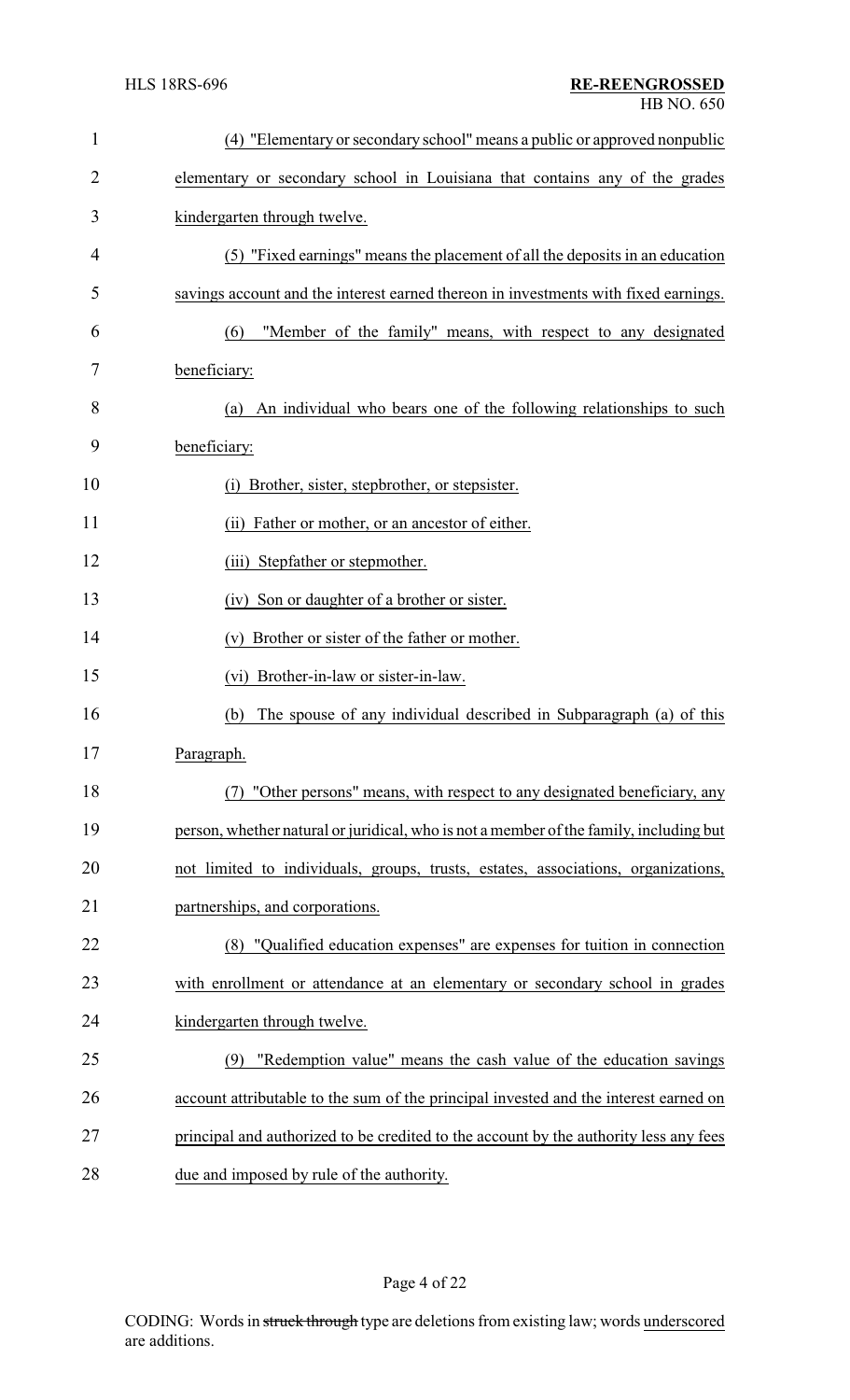| $\mathbf{1}$   | (10) "Trade date" means the date that a deposit to an investment option that           |
|----------------|----------------------------------------------------------------------------------------|
| $\overline{2}$ | includes variable earnings is assigned a value in units, the date a disbursement or    |
| 3              | refund from an investment option that includes variable earnings is assigned a value,  |
| 4              | or the date a change in investment options that includes variable earnings is assigned |
| 5              | a value, whichever is applicable.                                                      |
| 6              | (11) "Tuition" means the expenses for tuition in connection with enrollment            |
| 7              | or attendance at an elementary or secondary school, as delineated by the authority.    |
| 8              | (12) "Variable earnings" means that portion of funds in an education savings           |
| 9              | account invested in equities.                                                          |
| 10             | (13) "Variable Earnings Transaction Fund" means the subaccount established             |
| 11             | by the state treasurer within the Tuition and Savings Fund to receive earnings funds   |
| 12             | as described in R.S. 17:3100.5(F).                                                     |
| 13             | §3100.3. Louisiana Tuition Trust Authority; administration; powers                     |
| 14             | A. The START K12 Program shall be administered by the authority.                       |
| 15             | B. In addition to any other powers conferred by this Chapter or any other              |
| 16             | provision of law, the authority may do any of the following:                           |
| 17             | (1) Purchase insurance from insurers licensed to do business in this state             |
| 18             | providing for coverage against any loss in connection with the authority's property,   |
| 19             | assets, or activities or to further ensure the value of education savings accounts.    |
| 20             | Indemnify or purchase policies on behalf of members, officers, and<br>(2)              |
| 21             | employees of the authority from insurers licensed to do business in this state         |
| 22             | providing for coverage for any liability incurred in connection with any civil action, |
| 23             | demand, or claim against a director, officer, or employee by reason of an act or       |
| 24             | omission by the director, officer, or employee that was not manifestly outside the     |
| 25             | scope of his employment or official duties or with malicious purpose, in bad faith,    |
| 26             | or in a wanton or reckless manner.                                                     |
| 27             | (3) Make, execute, and deliver contracts, conveyances, and other instruments           |
| 28             | necessary to the exercise and discharge of the powers and duties of the authority.     |
| 29             | (4) Promote, advertise, and publicize the program.                                     |

Page 5 of 22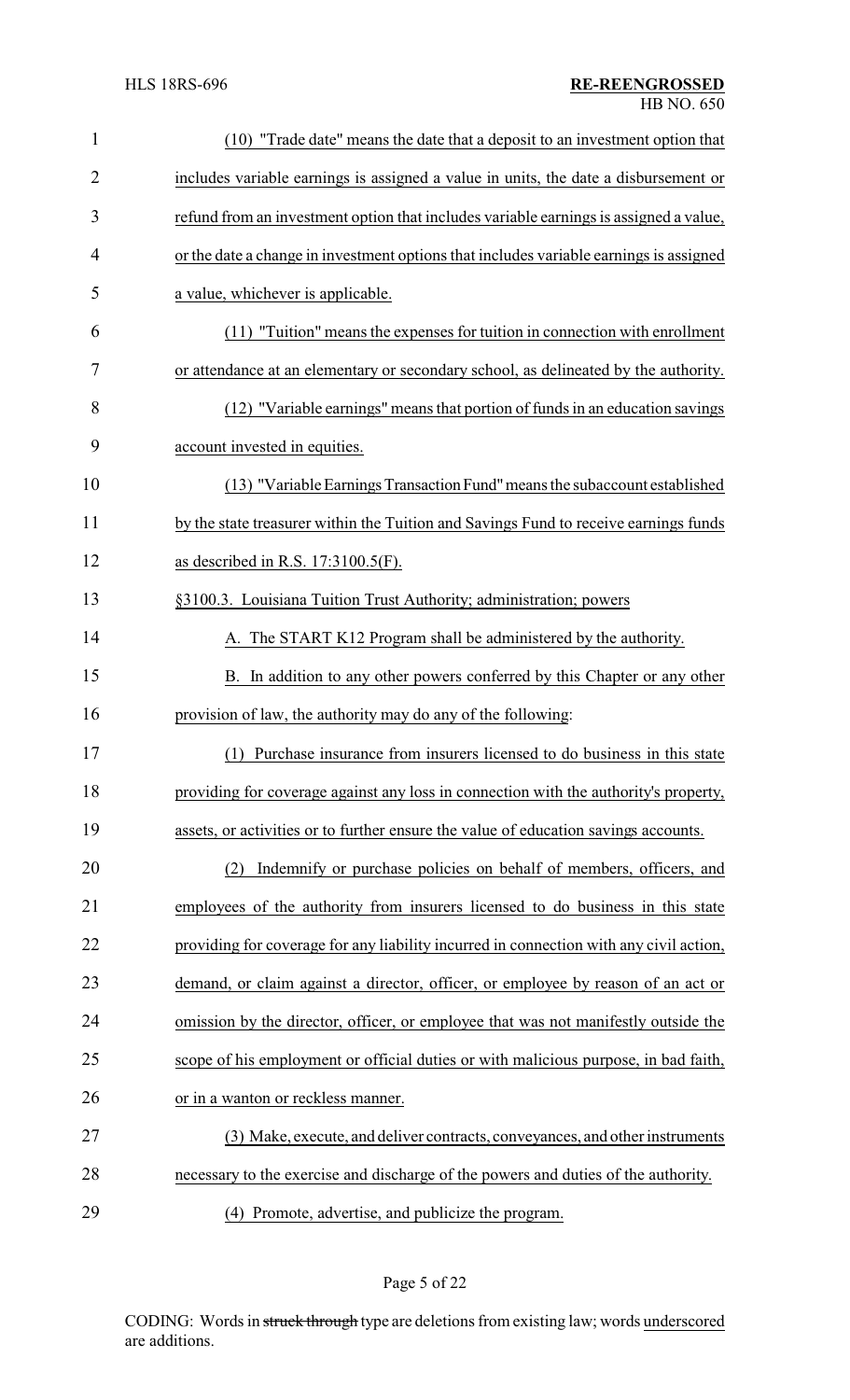| 1              | Enter into agreements with any agency of the state or its political<br>(5)                      |
|----------------|-------------------------------------------------------------------------------------------------|
| $\overline{2}$ | subdivisions or with private employers under which an employee may agree to have                |
| 3              | a designated amount deducted in each payroll period from the wages or salary due                |
| 4              | him for the purpose of depositing said funds in the education savings account                   |
| 5              | established by the employee.                                                                    |
| 6              | (6) Solicit, accept, and expend gifts or grants.                                                |
| 7              | C.(1) The authority shall, by adoption of rules pursuant to the Administrative                  |
| 8              | Procedure Act, provide for the following:                                                       |
| 9              | (a) Reasonable residency requirements for beneficiaries of those applying                       |
| 10             | to establish an education savings account.                                                      |
| 11             | Reasonable limits on the number of education savings account<br>(b)                             |
| 12             | participants.                                                                                   |
| 13             | (c) Limits on the amount which may accrue in an account on behalf of any                        |
| 14             | beneficiary.                                                                                    |
| 15             | (d) Restrictions on the substitution of one beneficiary for another.                            |
| 16             | (e) Restrictions on the transfer of ownership of education savings accounts.                    |
| 17             | (f) The rate of interest to be paid on education savings accounts of record at                  |
| 18             | the close of a calendar year. Such rate shall not be a negative rate and shall be               |
| 19             | approved by the state treasurer.                                                                |
| 20             | The disposition of abandoned accounts in compliance with state law.<br>$\left( \varrho \right)$ |
| 21             | Restrictions on investment of deposits in an education savings account<br>(h)                   |
| 22             | and the interest earned thereon.                                                                |
| 23             | (i) A procedure for the authority to identify qualified students for designation                |
| 24             | as beneficiary when authorized to make such a designation by an account owner                   |
| 25             | meeting the classification requirements of R.S. $17:3100.6(A)(1)(e)$ .                          |
| 26             | The authority may, but only by adoption of rules pursuant to the<br>(2)                         |
| 27             | Administrative Procedure Act, provide for any of the following:                                 |
| 28             | (a) Necessary and proper fees in connection with service provided or cost                       |
| 29             | incurred in the implementation or administration of this Chapter.                               |

Page 6 of 22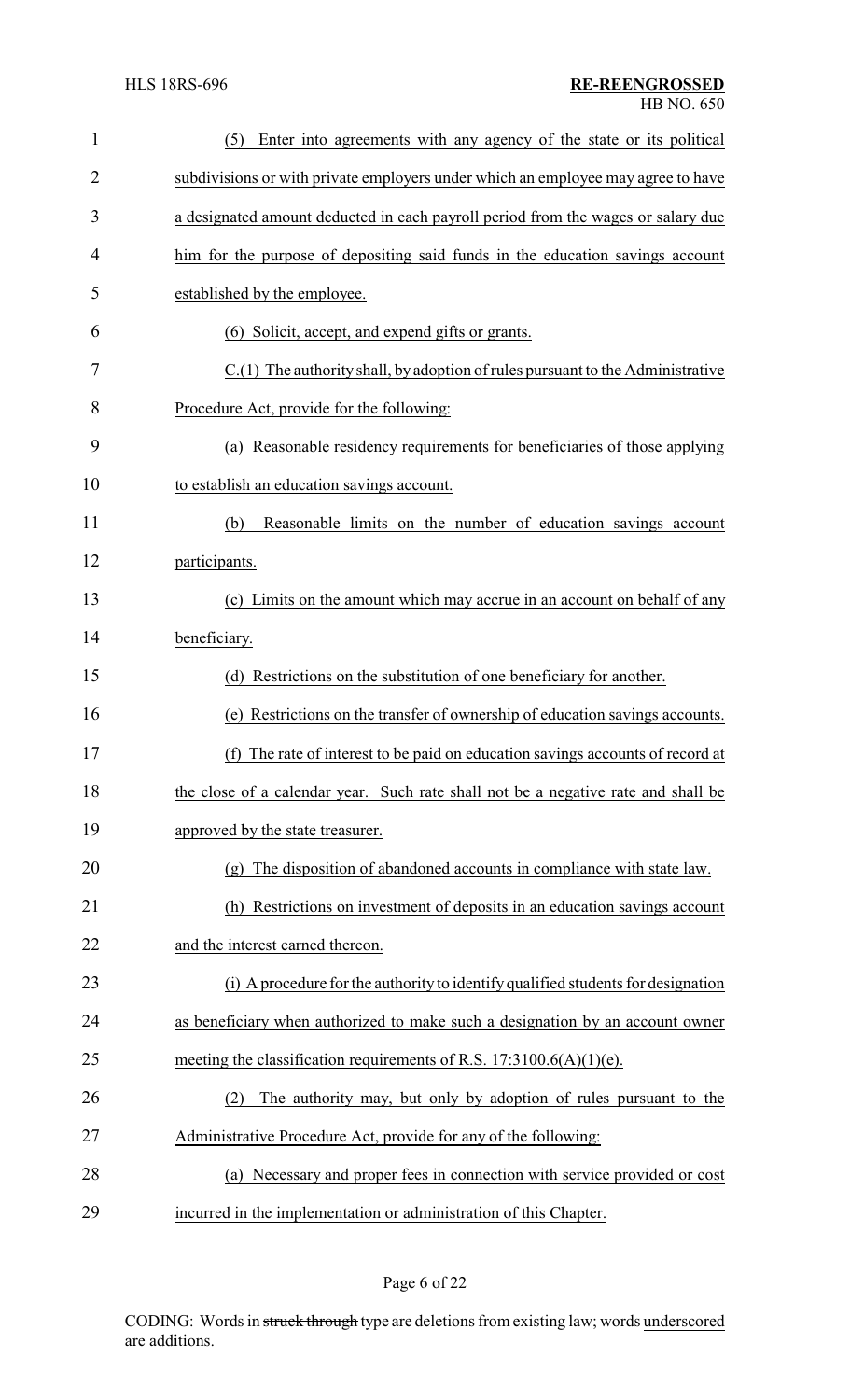| $\mathbf{1}$   | (b) Such other rules as are necessary and proper for the implementation and            |
|----------------|----------------------------------------------------------------------------------------|
| $\overline{2}$ | administration of this Chapter.                                                        |
| 3              | §3100.4. Cooperation of state agencies                                                 |
| 4              | The authority shall develop a plan for the establishment of education savings          |
| 5              | accounts. The Board of Regents, and any other state agency requested to do so, shall   |
| 6              | cooperate with the authority and provide technical assistance upon request.<br>To      |
| 7              | facilitate participation in the START K12 Program, such plan shall allow for the       |
| 8              | deposit of small sums of money on a regular, incremental basis.                        |
| 9              | §3100.5. Education savings accounts; types, use, limitations, and disclosures          |
| 10             | A.(1) The authority may enter into an account owner's agreement with any               |
| 11             | person who qualifies pursuant to R.S. 17:3100.6(A) for the creation of an education    |
| 12             | savings account on behalf of a beneficiary. When the number of available               |
| 13             | agreements is limited, preference shall be given to the establishment of account       |
| 14             | owner agreements with resident account owners who are establishing accounts for        |
| 15             | resident beneficiaries.                                                                |
| 16             | (2) Disbursements from an education savings account shall be made from the             |
| 17             | account to the account owner, beneficiary, or elementary or secondary school, as       |
| 18             | directed by the account owner, for the qualified education expenses of the             |
| 19             | beneficiary not to exceed the redemption value of the account. The amount of all       |
| 20             | disbursements from all education savings accounts with respect to a beneficiary        |
| 21             | during any taxable year shall, in the aggregate, include not more than ten thousand    |
| 22             | dollars in qualified education expenses incurred during the taxable year.              |
| 23             | (3) Nothing in this Chapter or in any education savings account owner's                |
| 24             | agreement entered into pursuant to this Chapter shall be construed as a guarantee by   |
| 25             | the state, the authority, or any elementary or secondary school that a beneficiary of  |
| 26             | such an account will be admitted to such a school, or, upon admission to such a        |
| 27             | school, will be permitted to continue to attend or will receive a diploma or any other |
| 28             | affirmation of program completion from the school. Nothing in this Chapter or in       |
| 29             | any education savings account owner's agreement entered into pursuant to this          |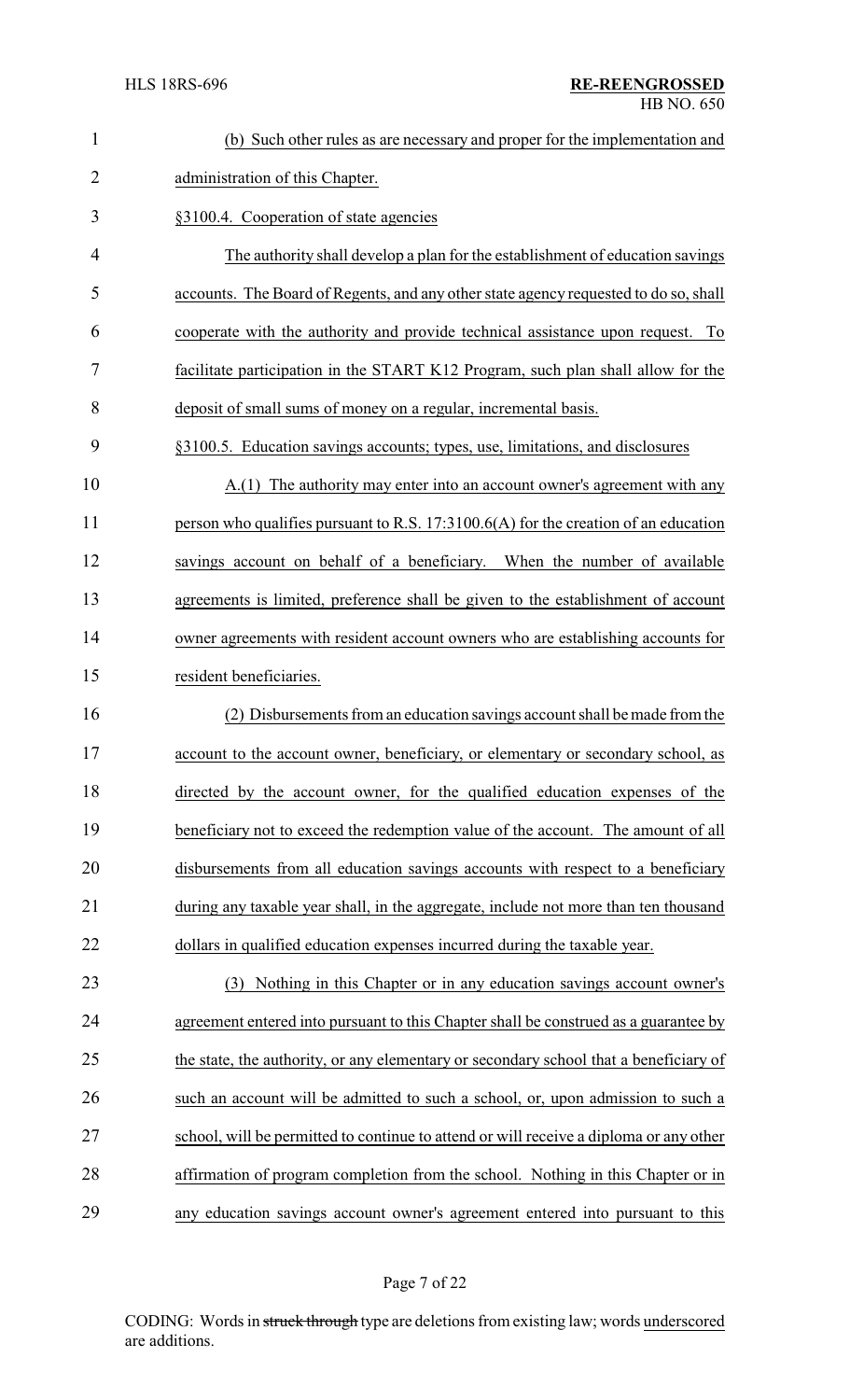| 1              | Chapter shall be considered a guarantee that the beneficiary's cost of tuition at an |
|----------------|--------------------------------------------------------------------------------------|
| $\overline{2}$ | elementary or secondary school will be covered in full by the proceeds of the        |
| 3              | beneficiary's education savings account.                                             |
| 4              | (4) Subject to the limitation imposed by R.S. $17:3100.7(B)$ , the authority         |
| 5              | shall guarantee payment of the redemption value of an education savings account in   |
| 6              | which the deposits and interest are invested in fixed earnings.                      |
| 7              | (5) Nothing in this Chapter or in any education savings account owner's              |
| 8              | agreement entered into pursuant to this Chapter shall be construed as a guarantee of |
| 9              | payment of the redemption value of an education savings account by the state, the    |
| 10             | authority, or any elementary or secondary school for deposits and interest invested  |
| 11             | in variable earnings.                                                                |
| 12             | B. The following information shall be disclosed in writing to each person            |
| 13             | completing an account owner's agreement:                                             |
| 14             | The terms and conditions for opening, maintaining, terminating, or<br>(1)            |
| 15             | redeeming an education savings account.                                              |
| 16             | (2) Any restrictions on the substitution of another individual for the original      |
| 17             | beneficiary.                                                                         |
| 18             | (3) The person entitled to terminate the account owner's agreement.                  |
| 19             | (4) The terms and conditions under which the agreement may be terminated             |
| 20             | and the amount of the refund, if any, to which the person terminating the agreement, |
| 21             | or that person's designee, is entitled upon termination.                             |
| 22             | (5) The obligation of the authority to make payments to a beneficiary, or an         |
| 23             | elementary or secondary school on behalf of a beneficiary pursuant to Subsection A   |
| 24             | of this Section, based upon the redemption value accrued on behalf of the            |
| 25             | beneficiary.                                                                         |
| 26             | (6) The method by which withdrawals from the education savings account               |
| 27             | shall be applied toward payment of qualified education expenses.                     |
| 28             | The period of time during which the beneficiary may receive benefits                 |
| 29             | under the agreement.                                                                 |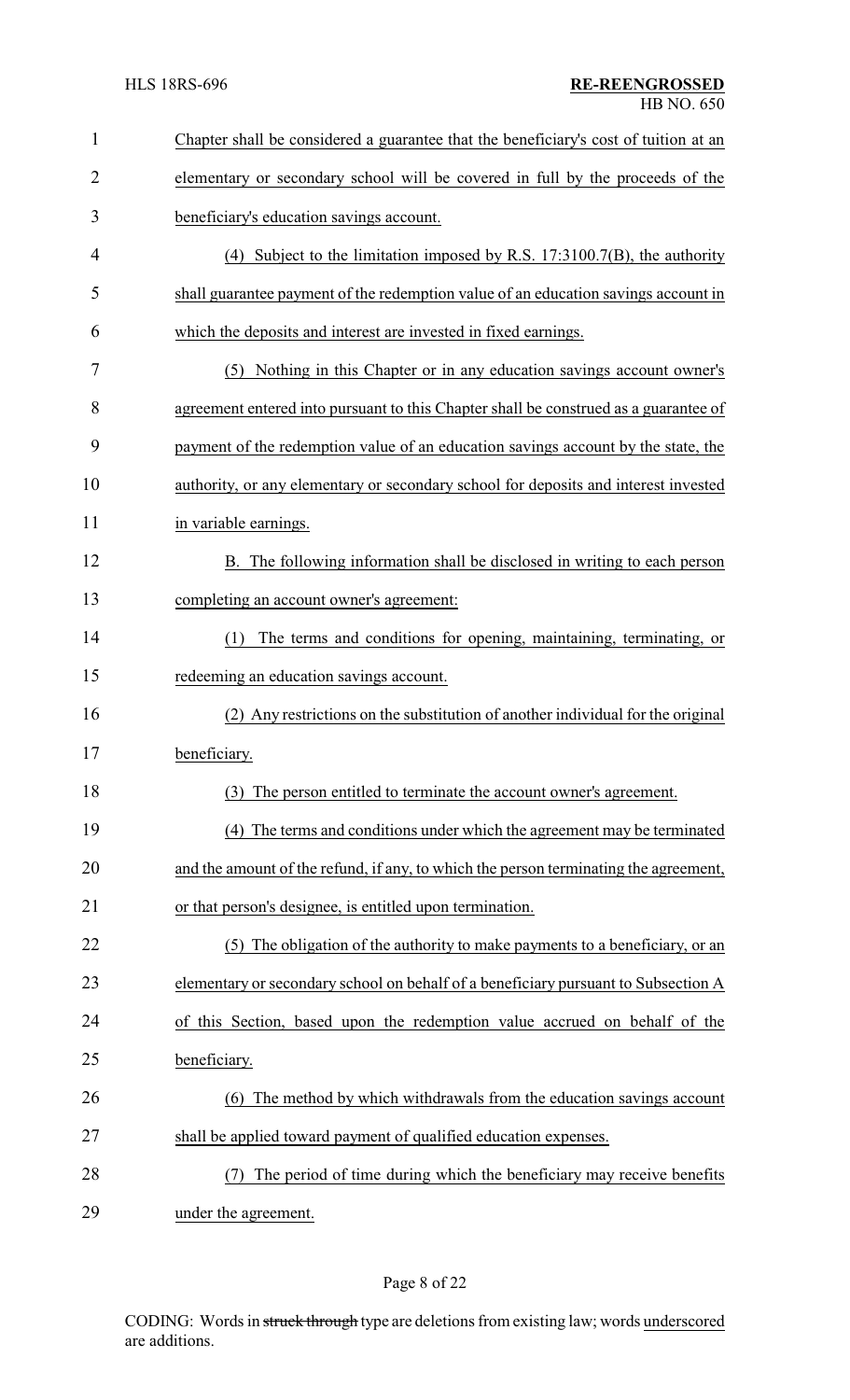| 1              | (8) The terms and conditions under which money may be wholly or partially                |
|----------------|------------------------------------------------------------------------------------------|
| $\overline{2}$ | withdrawn from the program.                                                              |
| 3              | (9) A clear statement that the act of establishing an education savings                  |
| 4              | account pursuant to this Chapter does not guarantee full payment of tuition on behalf    |
| 5              | of the beneficiary.                                                                      |
| 6              | (10) A clear statement of fees that may be imposed and collected and an                  |
| 7              | estimate of the amount of such fees for the two years following the establishment of     |
| 8              | an agreement.                                                                            |
| 9              | (11) All other rights and obligations of the purchaser and the authority and             |
| 10             | any other terms, conditions, and provisions the authority considers necessary and        |
| 11             | appropriate.                                                                             |
| 12             | C. An education savings account owner's agreement may provide that the                   |
| 13             | authority shall pay directly to the elementary or secondary school in which the          |
| 14             | beneficiary is enrolled the amount represented by the qualified education expenses       |
| 15             | incurred that term, subject to the limitations provided in Paragraph $(A)(2)$ of this    |
| 16             | Section.                                                                                 |
| 17             | Prior to the close of the calendar year in which the program is<br>D.                    |
| 18             | implemented and each year thereafter on a date specified by the authority, the state     |
| 19             | treasurer shall determine and report to the authority the total earnings and the rate of |
| 20             | return achieved on deposits in the Louisiana Education Tuition and Savings Fund.         |
| 21             | Based upon the fund's reported earnings, the authority shall establish the rate of       |
| 22             | interest to be applied to the accumulated principal and interest in education savings    |
| 23             | accounts of record, subject to approval by the state treasurer. The authority shall      |
| 24             | calculate and credit the appropriate amount of interest earnings to each such account    |
| 25             | prior to the close of the calendar year.                                                 |
| 26             | E. If the redemption value of an education savings account is in excess of the           |
| 27             | maximum allowed to be saved pursuant to the provisions of R.S. $17:3100.6(C)$ , the      |
| 28             | excess value shall be treated in accordance with R.S. 17:3100.7.                         |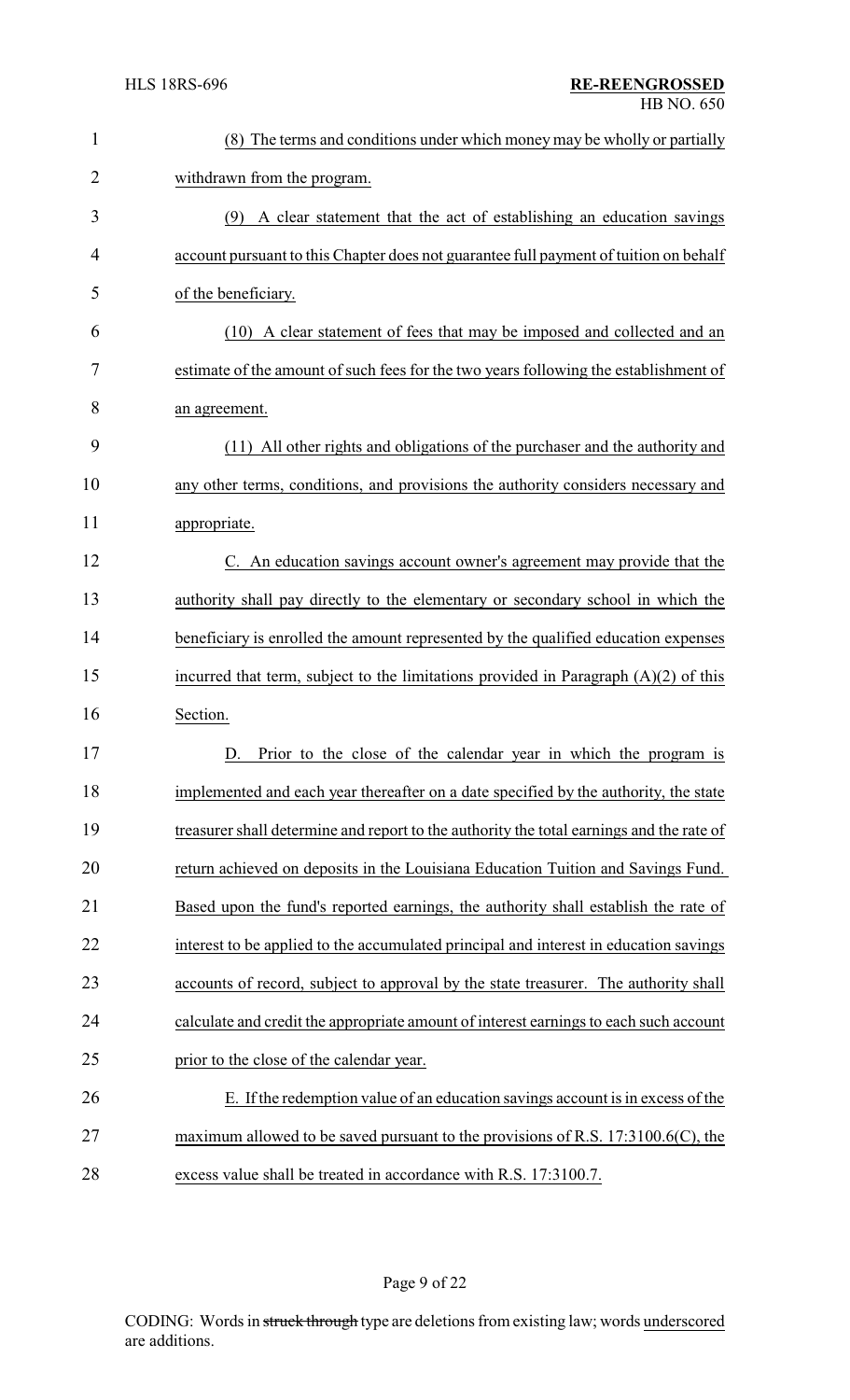| $\mathbf{1}$   | F.(1) Checks and electronic funds transfers through the Automated Clearing               |
|----------------|------------------------------------------------------------------------------------------|
| $\overline{2}$ | House Network, or its successor, received for deposit in a variable earnings option      |
| 3              | shall be invested by the state treasurer in fixed earnings prior to the trade date. All  |
| 4              | earnings from such investments from the beginning of the program shall be the            |
| 5              | property of the state and shall be deposited in the Variable Earnings Transaction        |
| 6              | Fund.                                                                                    |
| 7              | (2) Any increase in the value of an account over the amount deposited shall              |
| 8              | be forfeited by the account owner and deposited in the Variable Earnings Transaction     |
| 9              | Fund if the deposit was used to purchase units in a variable earnings option and made    |
| 10             | by check or Automated Clearing House Network a transfer that, subsequent to the          |
| 11             | trade date, was not honored by the financial institution on which it was drawn.          |
| 12             | (3) Any increase in the value of an account over the amount deposited shall              |
| 13             | be forfeited by the account owner and deposited in the Variable Earnings Transaction     |
| 14             | Fund if the account was invested in a variable earnings option and terminated within     |
| 15             | twelve months of the date the account was opened.                                        |
| 16             | (4) The monies in the Variable Earnings Transaction Fund shall be used by                |
| 17             | the authority to pay a financial institution's charges and any loss in value between the |
| 18             | purchase and redemption of units in a variable earnings option resulting from a check    |
| 19             | deposit or Automated Clearing House Network transfer that, subsequent to the trade       |
| 20             | date, is not honored by the financial institution on which it was drawn.                 |
| 21             | §3100.6. Education savings accounts; creation, terms, and conditions                     |
| 22             | A.(1) An education savings account shall be established for a person who is              |
| 23             | determined by the authority to qualify under one of the following classifications:       |
| 24             | A person determined by the authority to be the parent, grandparent, or<br>(a)            |
| 25             | court-ordered custodian of the person being designated as beneficiary of the account     |
| 26             | or who claim the person being designated as beneficiary as a dependent on his            |
| 27             | federal income tax return, and at the time of the initiation of the agreement, the       |
| 28             | person or beneficiary is a resident of the state.                                        |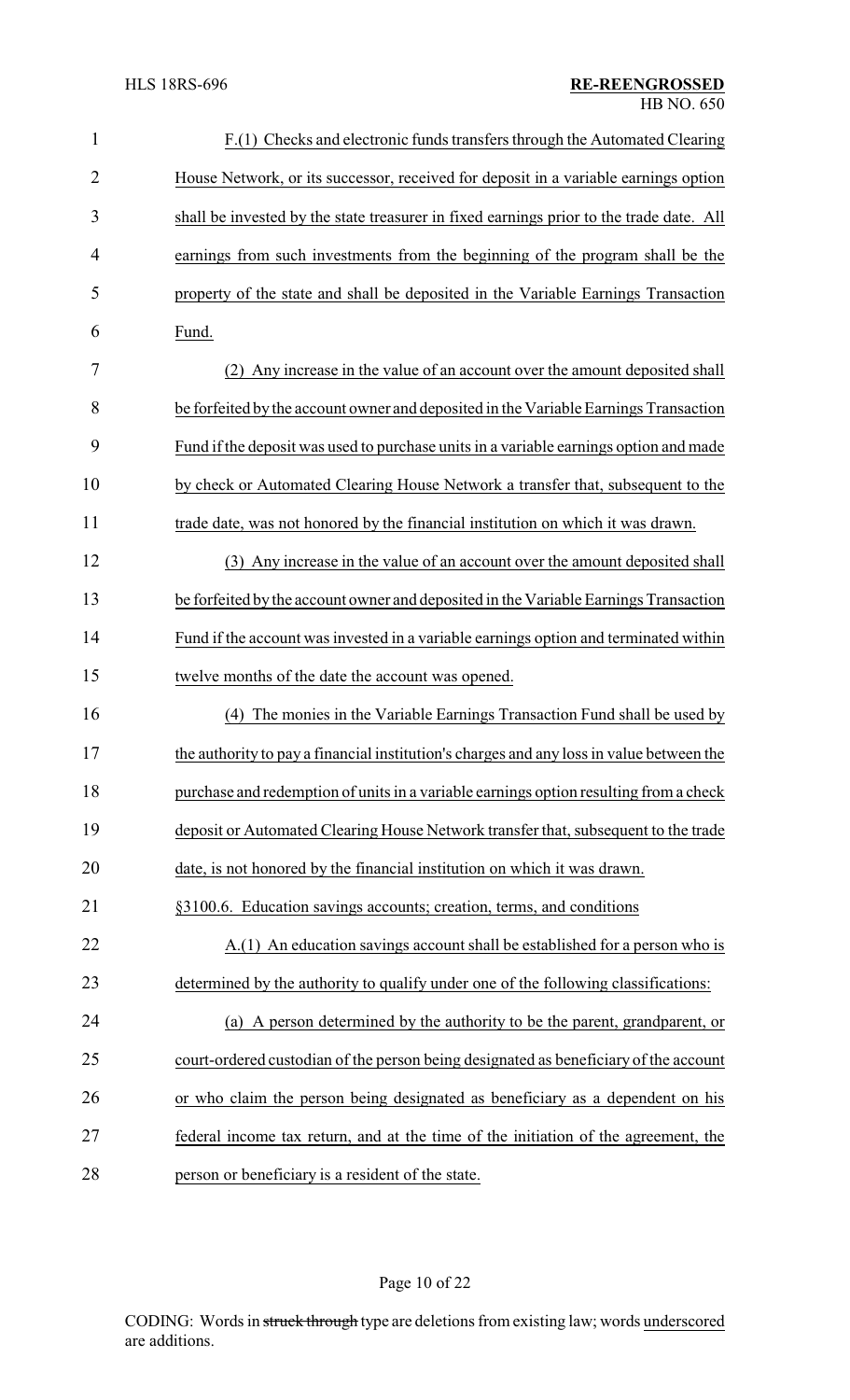| $\mathbf{1}$   | (b) A person determined by the authority to be a member of the family of the           |
|----------------|----------------------------------------------------------------------------------------|
| $\overline{2}$ | beneficiary, and at the time of the initiation of the agreement, the person or the     |
| 3              | beneficiary is a resident of the state.                                                |
| 4              | (c) Any other person, and at the time of the initiation of the agreement, the          |
| 5              | beneficiary is a resident of the state.                                                |
| 6              | (d) Any other person who, at the time of the initiation of the agreement, is           |
| 7              | a resident of the state and the beneficiary is not a resident of the state.            |
| 8              | Any other person or any government entity, and at the time of the<br>(e)               |
| 9              | initiation of the agreement:                                                           |
| 10             | The beneficiary is a resident of the state.<br>(i)                                     |
| 11             | (ii) The federal adjusted income of the beneficiary's family is less than thirty       |
| 12             | thousand dollars or the beneficiary must be eligible for a free lunch under the        |
| 13             | Richard B. Russell National School Act (42 U.S.C. 1751 et seq.).                       |
| 14             | The beneficiary is not a member of the account owner's family nor a<br>(iii)           |
| 15             | member of the family of any member or employee of the authority or the office of       |
| 16             | student financial assistance.                                                          |
| 17             | (iv) The deposits to the account are an irrevocable donation by the owner.             |
| 18             | (2) The person completing the account owner's agreement for an education               |
| 19             | savings account shall be the "owner" of the account.                                   |
| 20             | $B(1)(a)$ An education savings account may have only one designated                    |
| 21             | beneficiary. The account owner shall designate the beneficiary; however, an account    |
| 22             | owner meeting the classification requirements of R.S. $17:3100.6(A)(1)(e)$ may         |
| 23             | authorize the authority to designate the beneficiary.                                  |
| 24             | The beneficiary designated by the authority shall meet the following<br>(b)            |
| 25             | minimum qualifications:                                                                |
| 26             | Be a resident of the state.<br>(i)                                                     |
| 27             | The federal adjusted gross income of the beneficiary's family must be<br>(ii)          |
| 28             | less than thirty thousand dollars or the beneficiary must be eligible for a free lunch |
| 29             | under the Richard B. Russell National School Act (42 USC 1751 et seq.).                |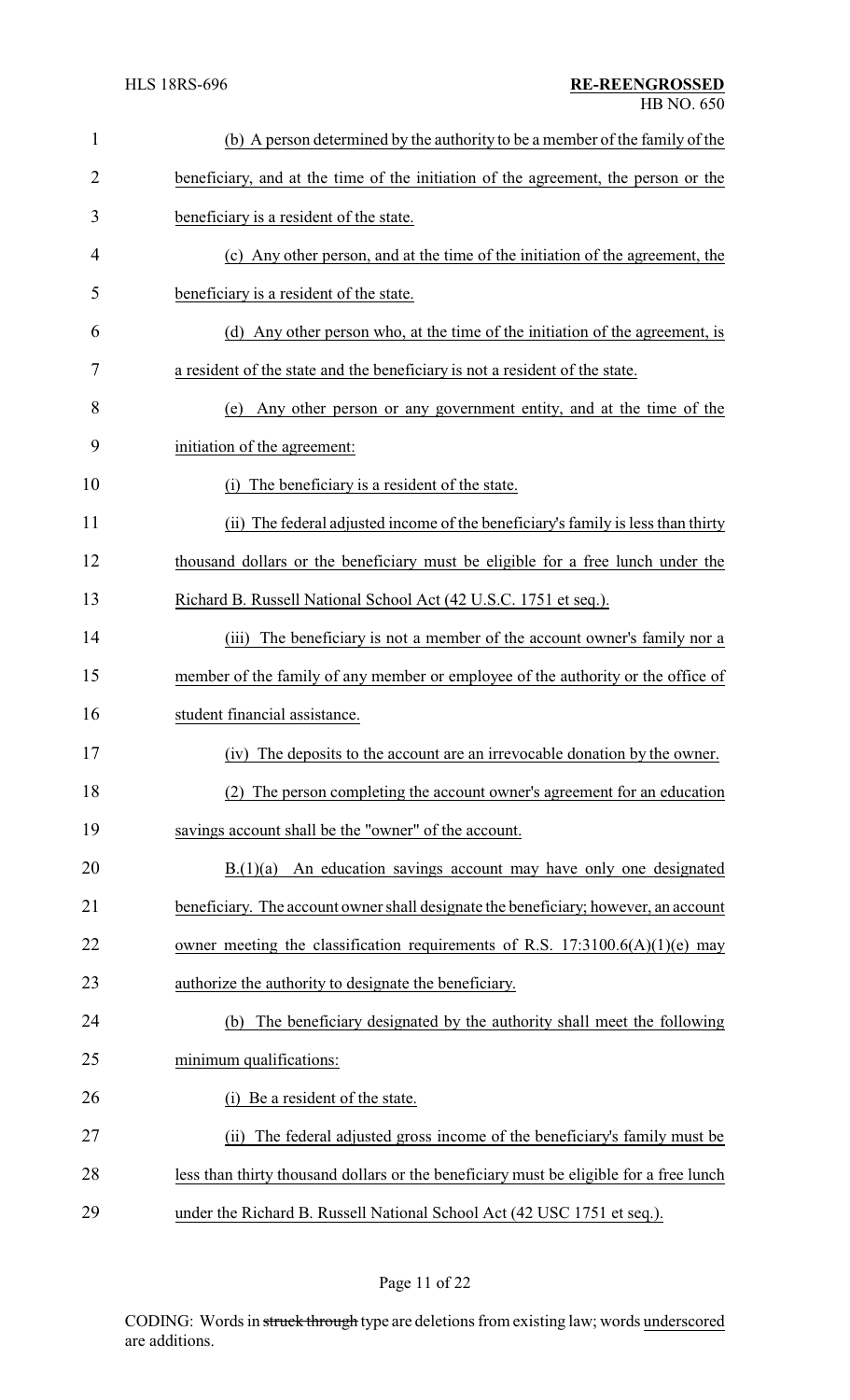| $\mathbf{1}$   | (iii) Not a member of the account owner's family nor a member of the family            |
|----------------|----------------------------------------------------------------------------------------|
| $\overline{2}$ | of any member or employee of the authority and the office of student financial         |
| 3              | assistance.                                                                            |
| 4              | Persons who are eligible to establish an education savings account for                 |
| 5              | more than one beneficiary shall establish a separate account for each beneficiary.     |
| 6              | The account shall be subject to all other terms, conditions, and fees applicable to an |
| 7              | education savings account.                                                             |
| 8              | C. The right of a beneficiary to the assets of an education savings account            |
| 9              | shall not be subject to and is expressly dispensed from collation, execution,          |
| 10             | garnishment, attachment, the operation of bankruptcy or the insolvency laws or other   |
| 11             | process of law. Monies paid into or out of the assets and the income of any validly    |
| 12             | existing qualified tuition program authorized by Section 529 of the Internal Revenue   |
| 13             | Code of 1986 as amended, including but not limited to an education savings account     |
| 14             | as defined in R.S. 17:3100.2, shall not be liable to attachment, levy, garnishment, or |
| 15             | legal process in the state in favor of any creditor of or claimant against any program |
| 16             | participant, owner, contributor, or program.                                           |
| 17             | §3100.7. Termination of depositor's agreements; refund; conversion of the account      |
| 18             | to money; transfers                                                                    |
| 19             | A.(1) Unless otherwise provided for in the agreement, an education savings             |
| 20             | account owner's agreement may be terminated by the person entering into the            |
| 21             | agreement, the beneficiary, or by any person or combination of persons designated      |
| 22             | in the agreement as provided in this Section.                                          |
| 23             | (2) An education savings account owner's agreement may be terminated                   |
| 24             | under any of the following circumstances:                                              |
| 25             | (a) Upon the death of the beneficiary.                                                 |
| 26             | (b) Upon notification to the authority in writing that the beneficiary has             |
| 27             | decided not to attend an elementary or secondary school that charges tuition and       |
| 28             | requests that the education savings account be terminated.                             |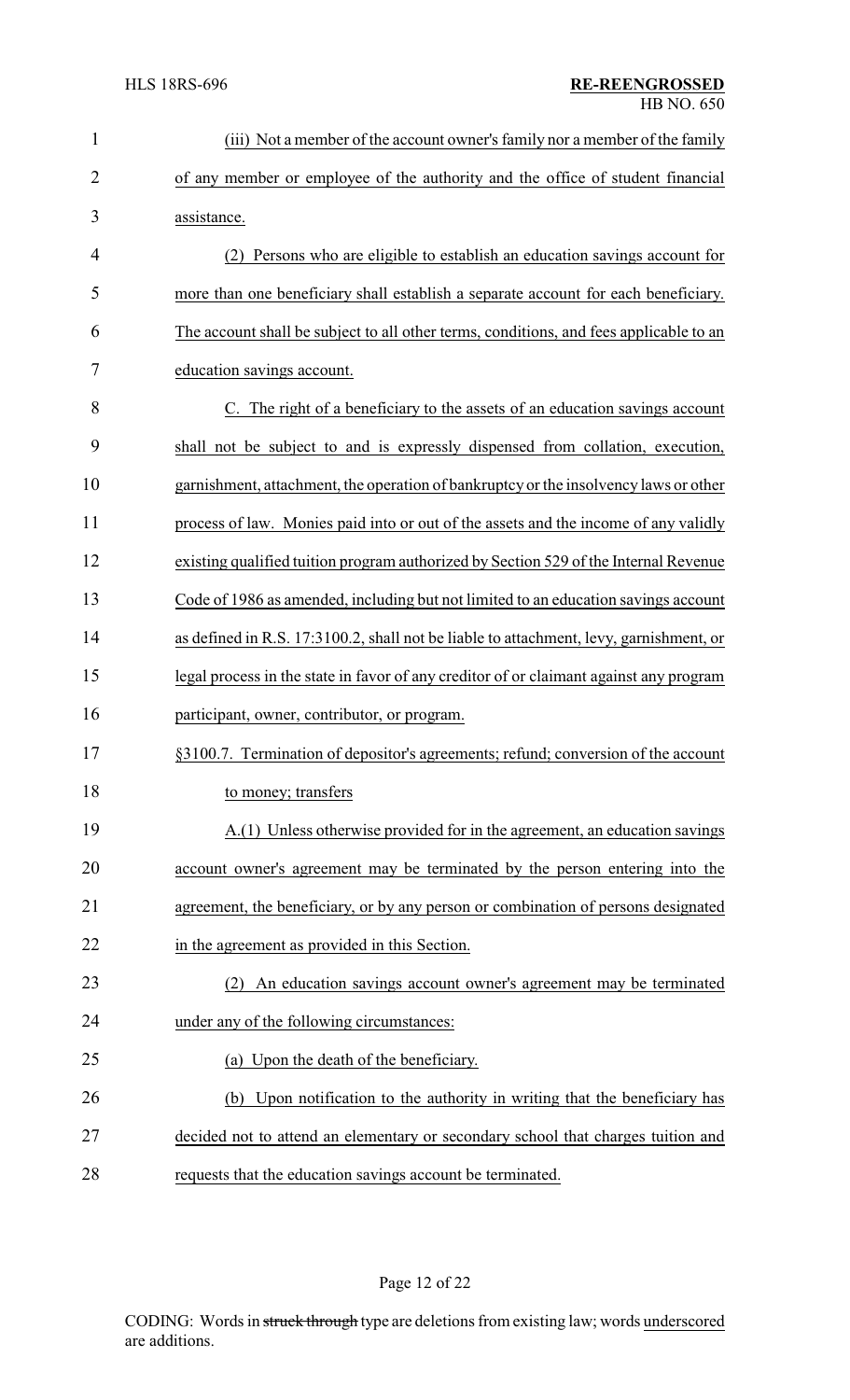| $\mathbf{1}$ | (c) Upon completion of the requirements for a diploma or other affirmation              |
|--------------|-----------------------------------------------------------------------------------------|
| 2            | of program completion at an elementary or secondary school.                             |
| 3            | (d) Upon the occurrence of other circumstances determined by the authority              |
| 4            | to be grounds for termination.                                                          |
| 5            | B.(1) The authority shall determine the method and schedule for payment of              |
| 6            | refunds upon termination of an education savings account.                               |
| 7            | (2) The amount of the refund to which the person designated in the account              |
| 8            | owner's agreement is entitled shall be equal to the following:                          |
| 9            | (a) The actual amount of the deposits or the current value of the deposits,             |
| 10           | whichever is less, if the account has been open for less than twelve months.            |
| 11           | (b) The redemption value of the education savings account invested in fixed             |
| 12           | earnings at the time of the refund and interest earned thereon, previously credited but |
| 13           | not expended from the account, if the account has been open for twelve or more          |
| 14           | months.                                                                                 |
| 15           | (c) The value of the education savings account invested in variable earnings            |
| 16           | at the time of the refund and interest earned thereon previously credited but not       |
| 17           | expended from the account, if the account has been open for twelve or more months       |
| 18           | (3) Monies in accounts opened by juridical persons or classified under R.S.             |
| 19           | $17:3100.6(A)(1)(e)$ may not be refunded; however, the account owner or the             |
| 20           | authority, if the account owner has authorized the authority to designate the           |
| 21           | beneficiary, may designate a new beneficiary:                                           |
| 22           | (a) Upon the death of the beneficiary.                                                  |
| 23           | (b) If the beneficiary has decided not to attend an elementary or secondary             |
| 24           | school that charges tuition.                                                            |
| 25           | (c) Upon the beneficiary's completion of the requirements for a diploma or              |
| 26           | other affirmation of program completion at an elementary or secondary school.           |
| 27           | C. If the beneficiary is the recipient of a scholarship, waiver of tuition, or          |
| 28           | similar subvention that the authority determines cannot be converted into money by      |
| 29           | the beneficiary, the authority shall, during each academic term that the beneficiary    |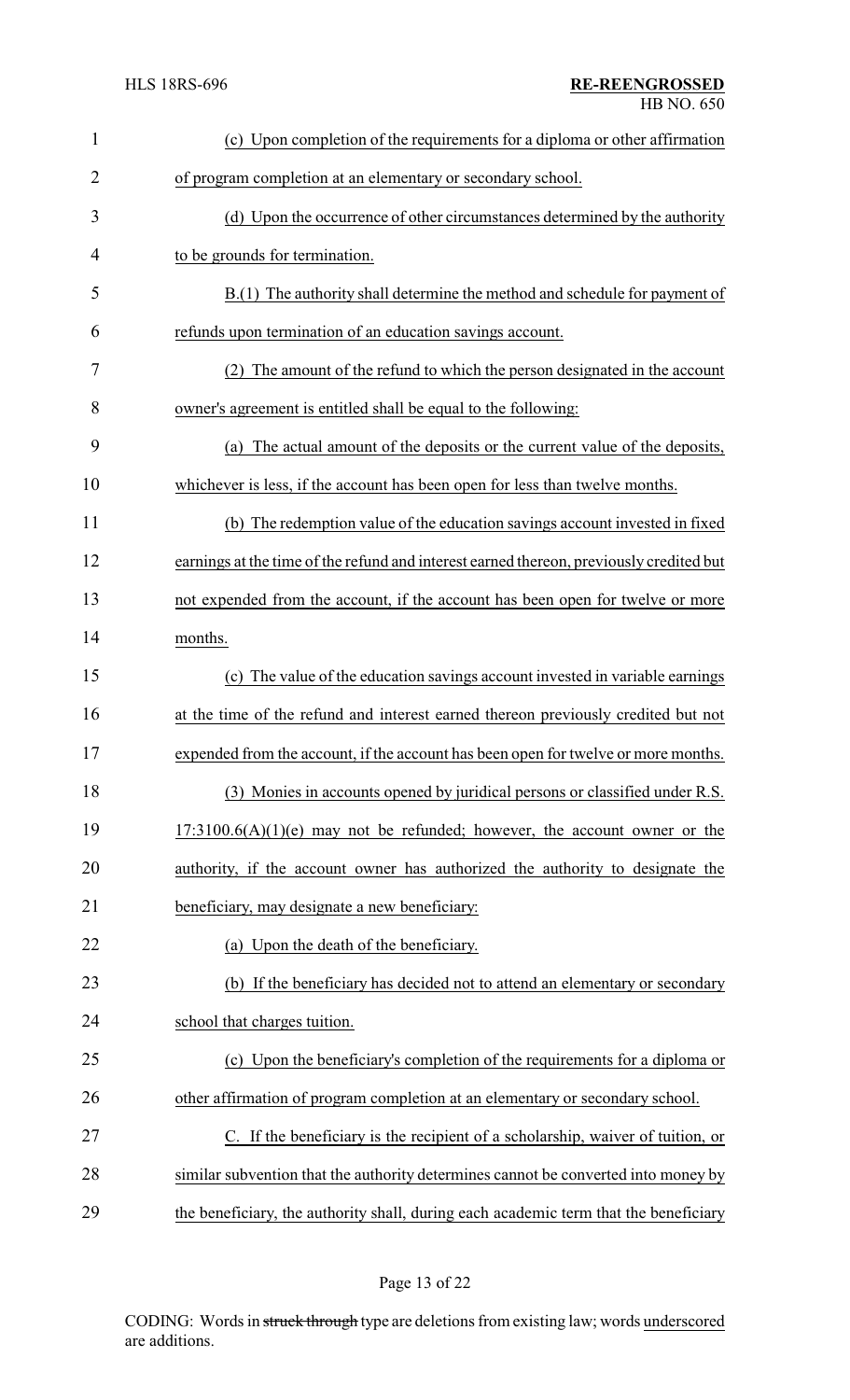furnishes the authority such information about the scholarship, waiver, or similar subvention as the authority requires, refund to the person designated in the owner's agreement an amount from the owner's education savings account equal to the value of the scholarship, waiver, or similar subvention awarded to the beneficiary. The authority may, at its sole option, designate the school at which the beneficiary is enrolled as the agent of the authority for purposes of refunds pursuant to this Subsection. D. If, in any academic term for which withdrawals from the education savings account have been used to pay all or part of a beneficiary's qualified education expenses, the beneficiary withdraws from the school at which the 11 beneficiary is enrolled prior to the end of the academic term, a pro rata share of any refund of the qualified education expenses resulting from the beneficiary's withdrawal from the school, equal to that portion of the qualified education expenses 14 paid by disbursements from the education savings account, shall be made to the

 authority, unless the authority designates a different procedure. The authority shall credit any refund to the appropriate education savings account.

 E. An account owner may not transfer or roll over any amount from an education savings account created pursuant to Chapter 22-A of this Title to an education savings account created pursuant to this Chapter.

§3100.8. Louisiana Education and Tuition Savings Fund; use

21 A. The assets of the authority reserved for payment of the obligations of the authority pursuant to its agreements with account owners shall be placed in the Louisiana Education Tuition and Savings Fund created pursuant to R.S. 17:3129.4(C). Funds received bythe authorityfrom persons making deposits in their education savings accounts, all interest and investment income earned by the fund, and all other receipts of the authority from any other source which the authority determines appropriate shall be deposited in the fund. Any claim for redemption or withdrawal pursuant to an education savings account owner's agreement shall be solely against the assets of the fund. No account owner or beneficiary of an

Page 14 of 22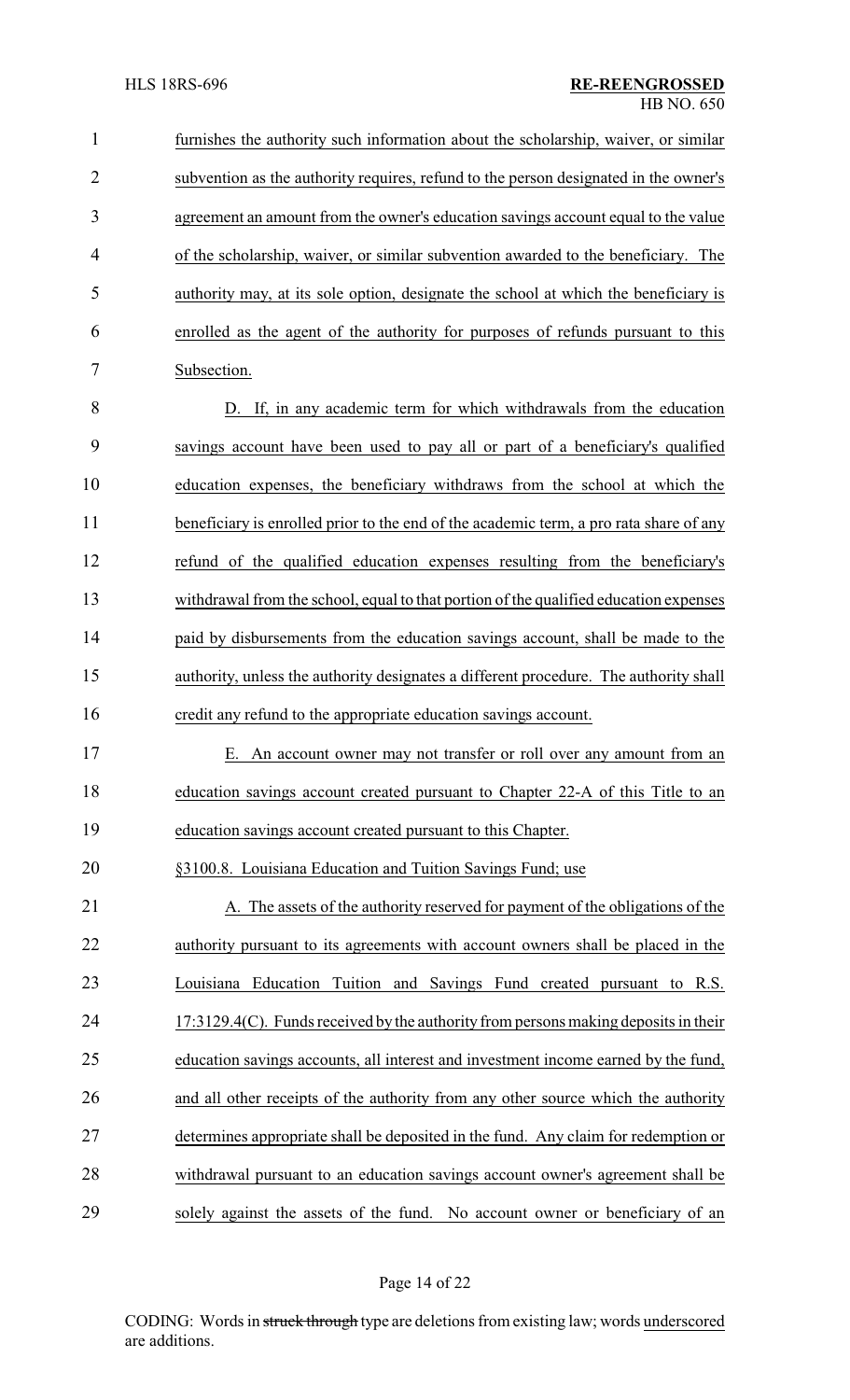| $\mathbf{1}$   | education savings account shall have any claim against the state general fund or        |
|----------------|-----------------------------------------------------------------------------------------|
| $\overline{2}$ | other funds or revenue sources of the state, or against the funds of any elementary     |
| 3              | or secondary school.                                                                    |
| 4              | B. Unless otherwise provided by the authority, the assets of the START K12              |
| 5              | Program in the Tuition and Savings Fund shall be expended in the following order:       |
| 6              | (1) To make payments to beneficiaries or elementary or secondary schools                |
| 7              | on behalf of beneficiaries.                                                             |
| 8              | (2) To make refunds.                                                                    |
| 9              | C. Notwithstanding the provisions of any other law, if at any time the                  |
| 10             | amount in the Tuition and Savings Fund is insufficient to meet the payment demands      |
| 11             | made upon the fund which represent obligations listed in Subsection B of this           |
| 12             | Section, then the funds necessary to meet these payment obligations in full shall be    |
| 13             | appropriated.                                                                           |
| 14             | D. All disbursements from the program shall be made by the treasurer on                 |
| 15             | order of the authority.                                                                 |
| 16             | The treasurer shall cause the investment of the assets of the program in<br>Е.          |
| 17             | the fund and, notwithstanding R.S. 17:3129.4(C), may cause investment in any            |
| 18             | investments in which public retirement boards are authorized by law to invest,          |
| 19             | provided that up to one hundred percent of deposits to an education savings account     |
| 20             | may be invested in equity securities when an account owner has selected an equity       |
| 21             | investment option and that such investments in equity securities shall not be included  |
| 22             | in any limitation on investment in equity securities. The instruments of title of all   |
| 23             | investments shall be delivered to the state treasurer or to a qualified trustee         |
| 24             | designated by him. Assets of the program in the fund shall be administered by the       |
| 25             | treasurer so that the assets will achieve the highest possible investment return to     |
| 26             | education savings accounts consistent with the security of principal, and be sufficient |
| 27             | to satisfy the obligations of the authority.                                            |
| 28             | F. The authority shall maintain an individual account for each account                  |
| 29             | owner's agreement showing the beneficiary of that agreement and the accumulated         |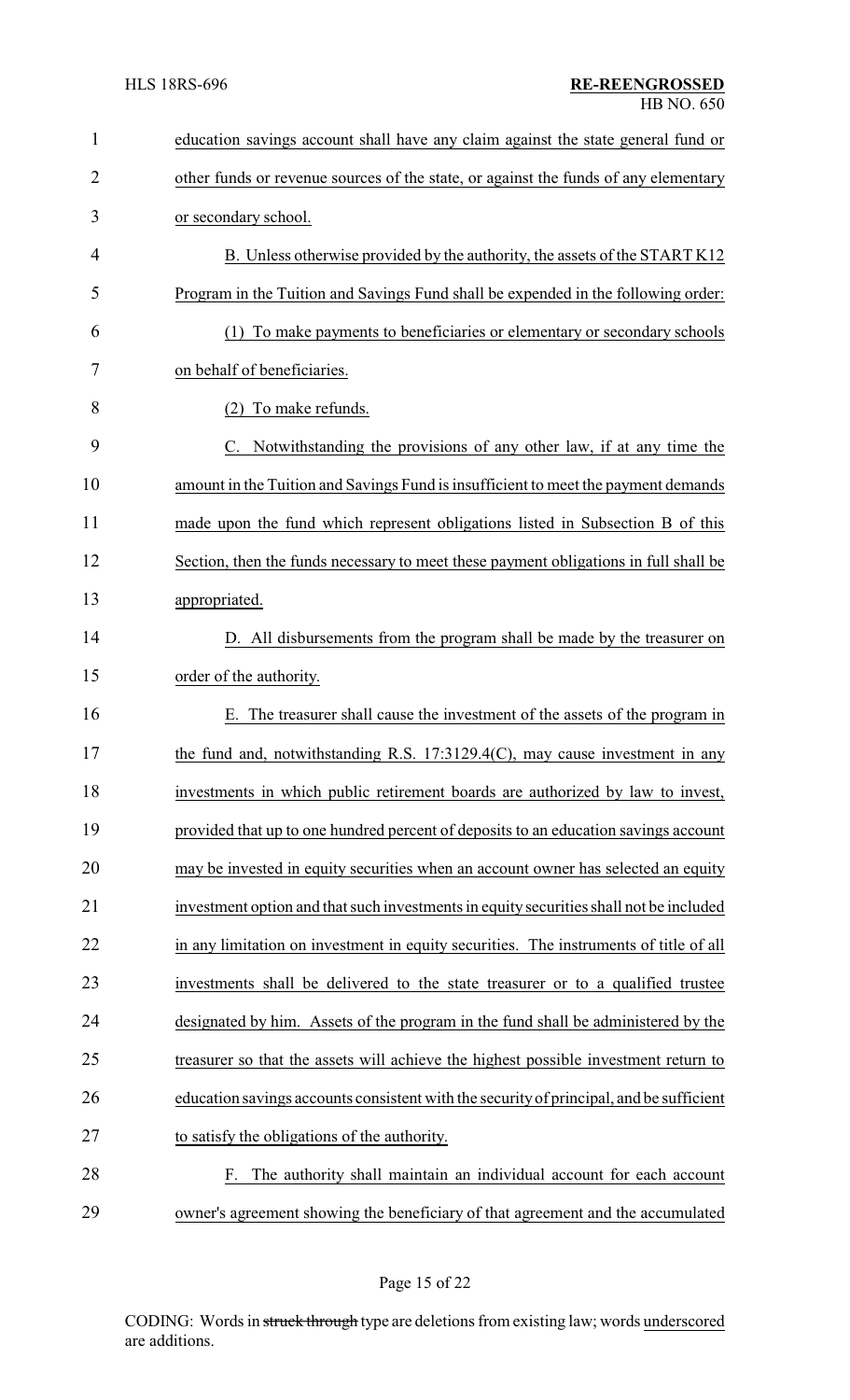| $\mathbf{1}$   | value of the principal deposited and interest earned on deposits pursuant to that     |
|----------------|---------------------------------------------------------------------------------------|
| $\overline{2}$ | agreement. Upon request of any beneficiary or person who has entered into an          |
| 3              | account owner's agreement, the authority shall provide a statement indicating, in the |
| 4              | case of a beneficiary or in the case of a person who has entered into an account      |
| 5              | owner's agreement, the accumulated value of the principal deposited, interest earned  |
| 6              | on deposits, and the amounts used or refunded, pursuant to the agreement. A           |
| 7              | beneficiary and an account owner may request a statement under this Subsection at     |
| 8              | anytime, subject to any fee that the authority may impose for requests in excess of   |
| 9              | one per year.                                                                         |
| 10             | G. In January of each year, the authority shall report to each person who             |
| 11             | received any payment or refund from the authority during the preceding year           |
| 12             | information relative to the value of such payment or refund.                          |
| 13             | H. All records of the authority indicating the identity of owners and                 |
| 14             | beneficiaries of education savings accounts and the amounts used or refunded under    |
| 15             | an account owner's agreement are not public records.                                  |
| 16             | §3100.9. Annual financial report; audits                                              |
| 17             | The authority shall be audited in accordance with the provisions of R.S.              |
| 18             | The audit shall be conducted in conjunction with the audit conducted<br>24:513.       |
| 19             | pursuant to R.S. 17:3099.1. A copy of the audit report shall be provided to the       |
| 20             | governor and the legislature pursuant to R.S. 24:772. Copies of the audited financial |
| 21             | report also shall be made available, upon request, to persons entering into contracts |
| 22             | with the authority and to prospective account owners in education savings accounts.   |
| 23             | §3100.10. Effectiveness                                                               |
| 24             | The authority shall undertake operation of the program created by this                |
| 25             | Chapter upon receipt of an appropriation or an award or donation from any other       |
| 26             | source sufficient to fund the authority's initial start-up and operational expenses.  |
| 27             | Funds appropriated, awarded, or donated to the authority for this purpose shall be    |
| 28             | carried forward from year to year and may be expended by the authority as             |
| 29             | appropriated. Appropriations to the authority from the Tuition and Savings Fund       |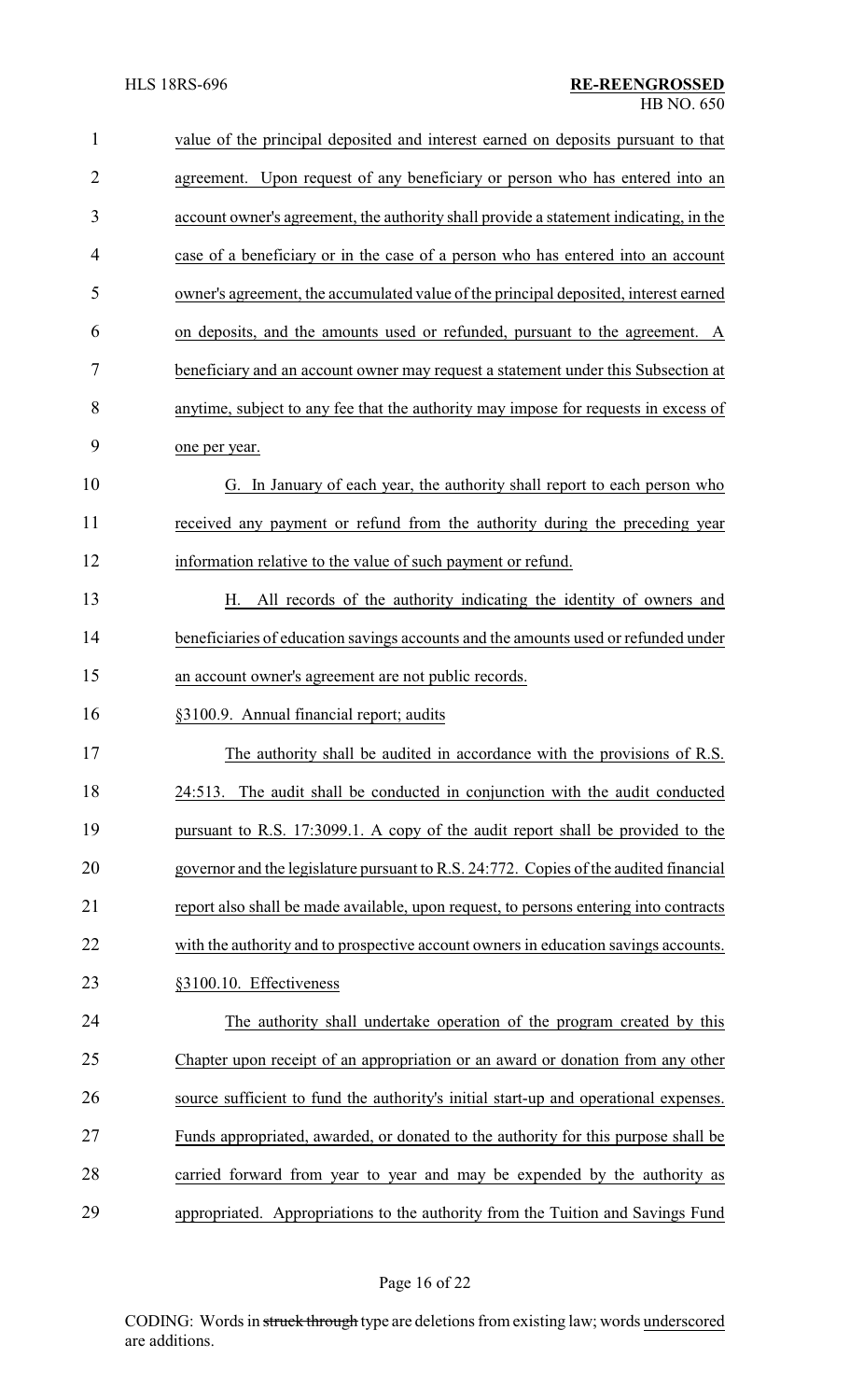| $\mathbf{1}$   | which remain at the end of each fiscal year shall not be returned to the general fund  |
|----------------|----------------------------------------------------------------------------------------|
| $\overline{2}$ | but shall be deposited in the Tuition and Savings Fund.                                |
| 3              | $\ast$<br>*<br>*                                                                       |
| $\overline{4}$ | §3129.4. Louisiana Education Tuition and Savings Plan and Fund                         |
| 5              | $\ast$<br>$\ast$<br>*                                                                  |
| 6              | $C(1)$ There shall be established in the state treasury as a special permanent         |
| 7              | fund the Louisiana Education Tuition and Savings Fund, hereinafter referred to as      |
| 8              | the "Tuition and Savings Fund". The fund shall be comprised of separate accounts       |
| 9              | one account for both the Louisiana Student Tuition Assistance and Revenue Trust        |
| 10             | Program established in Chapter 22-A of this Title and the Louisiana Student Tuition    |
| 11             | Assistance and Revenue Trust Kindergarten through Grade Twelve Program                 |
| 12             | established in Chapter 22-B of this Title and a separate account for the educational   |
| 13             | savings program authorized by this Section. A "Savings Enhancement Fund" shall         |
| 14             | be established as a special permanent sub-account within the Louisiana Student         |
| 15             | Tuition Assistance and Revenue Trust Program and Louisiana Student Tuition             |
| 16             | Assistance and Revenue Trust Kindergarten through Grade Twelve Program                 |
| 17             | Account. As budgeted by the Louisiana Tuition Trust Authority, the legislature shall   |
| 18             | annually appropriate state general funds to be deposited by the state treasurer in the |
| 19             | Savings Enhancement Fund. Monies in the Savings Enhancement Fund shall be              |
| 20             | used, as appropriated, to make earnings enhancements to the beneficiaries of eligible  |
| 21             | education savings accounts established under the Louisiana Student Tuition             |
| 22             | Assistance and Revenue Trust Program by Chapter 22-A of this Title. All revenues       |
| 23             | and interest earnings generated pursuant to programs of the Louisiana Education        |
| 24             | Tuition and Savings Plan, and the Louisiana Student Tuition Assistance and Revenue     |
| 25             | Trust Program, and the Louisiana Student Tuition Assistance and Revenue Trust          |
| 26             | Kindergarten through Grade Twelve Program shall be credited to their respective        |
| 27             | fund accounts or sub-accounts. The monies in this fund shall be used solely to         |
| 28             | finance the permitted educational benefits provided by the respective programs. All    |
| 29             | unexpended and unencumbered monies in fund accounts and their respective sub-          |

# Page 17 of 22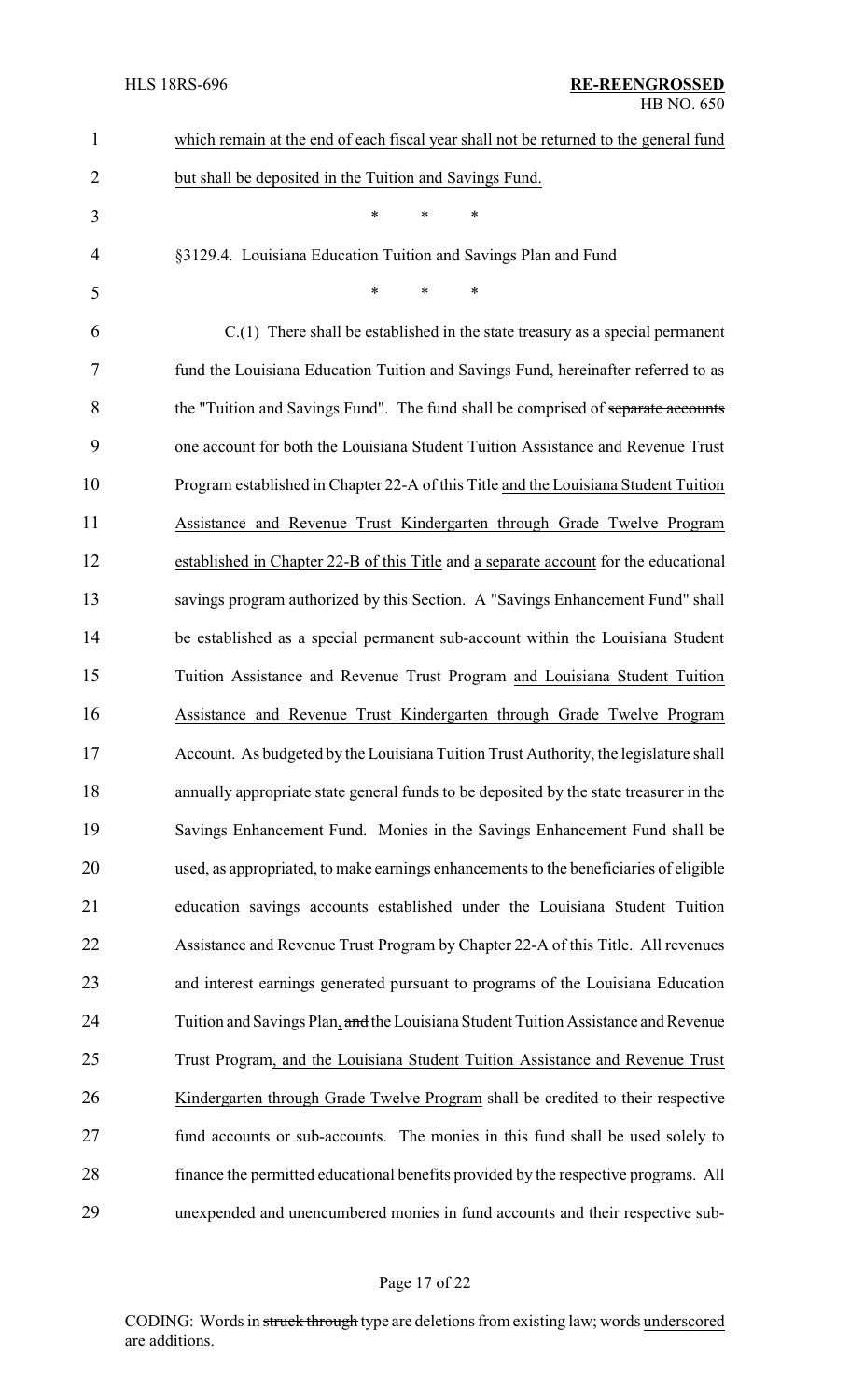| $\mathbf{1}$   | accounts at the end of a fiscal year shall remain in such fund accounts or sub-        |
|----------------|----------------------------------------------------------------------------------------|
| $\overline{2}$ | accounts and be available for appropriation in the next fiscal year. The monies in the |
| 3              | fund shall be invested by the state treasurer in accordance with state law and as      |
| 4              | provided for by program rules, regulations, and guidelines, and interest earned on the |
| 5              | investment of these monies shall be credited to the respective fund accounts or sub-   |
| 6              | accounts, following compliance with the requirement of Article VII, Section 9(B) of    |
| 7              | the constitution relative to the Bond Security and Redemption Fund. However,           |
| 8              | principal deposited by account owners and interest earned thereon is not public        |
| 9              | money and therefore is not subject to the requirements of Article VII, Section 9(B)    |
| 10             | of the constitution.                                                                   |
| 11             | The legislature shall make yearly appropriations from the respective<br>(2)            |
| 12             | account and sub-account, if applicable, to the Board of Regents for the purposes       |
| 13             | established in this Section and to the Louisiana Tuition Trust Authority for the       |
| 14             | purposes established in Chapter 22-A and Chapter 22-B of this Title.                   |
| 15             | $\ast$<br>*<br>*                                                                       |
| 16             | Section 3. R.S. 42:456.2 is hereby enacted to read as follows:                         |
| 17             | §456.2. Permitted withholding; Louisiana Student Tuition Assistance and Revenue        |
| 18             | <b>Trust Kindergarten Through Grade Twelve Program</b>                                 |
| 19             | Notwithstanding any law, rule, or regulation to the contrary, any<br>A.                |
| 20             | employee of the state or of a political subdivision in the state may authorize his     |
| 21             | employing department, office, or agency to withhold from his salary a specific         |
| 22             | amount for such pay periods as may be designated, for deposit into an education        |
| 23             | savings account as provided for by R.S. 17:3100.1 et seq., relative to the Louisiana   |
| 24             | Student Tuition Assistance and Revenue Trust Kindergarten Through Grade Twelve         |
| 25             | Program, referred to in this Section as the "START K12 Program".                       |
| 26             | Distribution of funds to a START K12 Program education savings<br>В.                   |
| 27             | account shall be made based upon the payroll deduction collection record of the        |
| 28             | department, office, or agency.                                                         |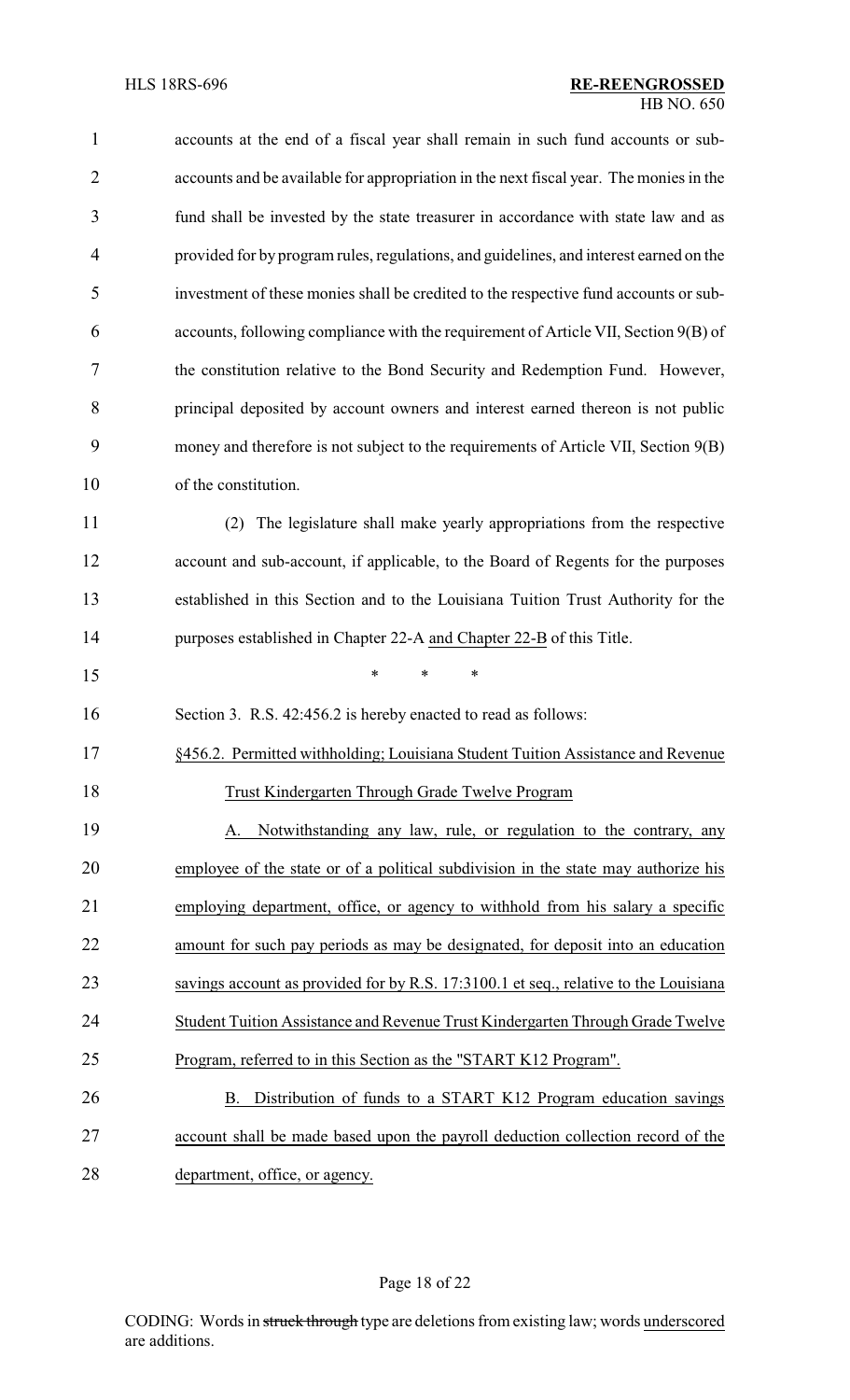| $\mathbf{1}$   | C. No withholding may be made from the earnings of any employee for the                    |  |  |
|----------------|--------------------------------------------------------------------------------------------|--|--|
| $\overline{2}$ | purposes permitted by this Section unless the withholding is specifically and              |  |  |
| 3              | voluntarily authorized by the employee in writing. Any amount withheld in                  |  |  |
| 4              | accordance with the provisions of this Section shall be remitted to the START K12          |  |  |
| 5              | Program on a regularly scheduled basis as prescribed by rules adopted in accordance        |  |  |
| 6              | with the Administrative Procedure Act by the Louisiana Tuition Trust Authority.            |  |  |
| 7              | Section 4. R.S. $44:4.1(B)(9)$ is hereby amended and reenacted to read as follows:         |  |  |
| 8              | §4.1. Exceptions                                                                           |  |  |
| 9              | $\ast$<br>*<br>*                                                                           |  |  |
| 10             | B. The legislature further recognizes that there exist exceptions, exemptions,             |  |  |
| 11             | and limitations to the laws pertaining to public records throughout the revised            |  |  |
| 12             | statutes and codes of this state. Therefore, the following exceptions, exemptions, and     |  |  |
| 13             | limitations are hereby continued in effect by incorporation into this Chapter by           |  |  |
| 14             | citation:                                                                                  |  |  |
| 15             | $\ast$<br>$\ast$<br>$\ast$                                                                 |  |  |
| 16             | (9) R.S. 17:7.2, 46, 47, 81.9, 334, 391.4, 500.2, 1175, 1202, 1237, 1252,                  |  |  |
| 17             | 1952, 1989.7, 2047, 2048.31, 3099, 3100.8, 3136, 3390, 3773, 3884                          |  |  |
| 18             | $\ast$<br>*<br>∗                                                                           |  |  |
| 19             | Section 5. R.S. 47:1508(B)(17) is hereby amended and reenacted to read as follows:         |  |  |
| 20             | §1508. Confidentiality of tax records                                                      |  |  |
| 21             | $\ast$<br>∗<br>*                                                                           |  |  |
| 22             | B. Nothing herein contained shall be construed to prevent:                                 |  |  |
| 23             | *<br>$\ast$<br>∗                                                                           |  |  |
| 24             | The furnishing of a taxpayer's reported federal adjusted gross income as<br>(17)           |  |  |
| 25             | requested by the office of student financial assistance when based on certification by     |  |  |
| 26             | the office that the confidentiality of such information will be respected and that it      |  |  |
| 27             | holds an agreement signed by the taxpayer authorizing the release of this information      |  |  |
| 28             | for the purpose of considering the eligibility of the taxpayer's beneficiary for a tuition |  |  |
| 29             | assistance grant under the Louisiana Student Tuition Assistance and Revenue Trust          |  |  |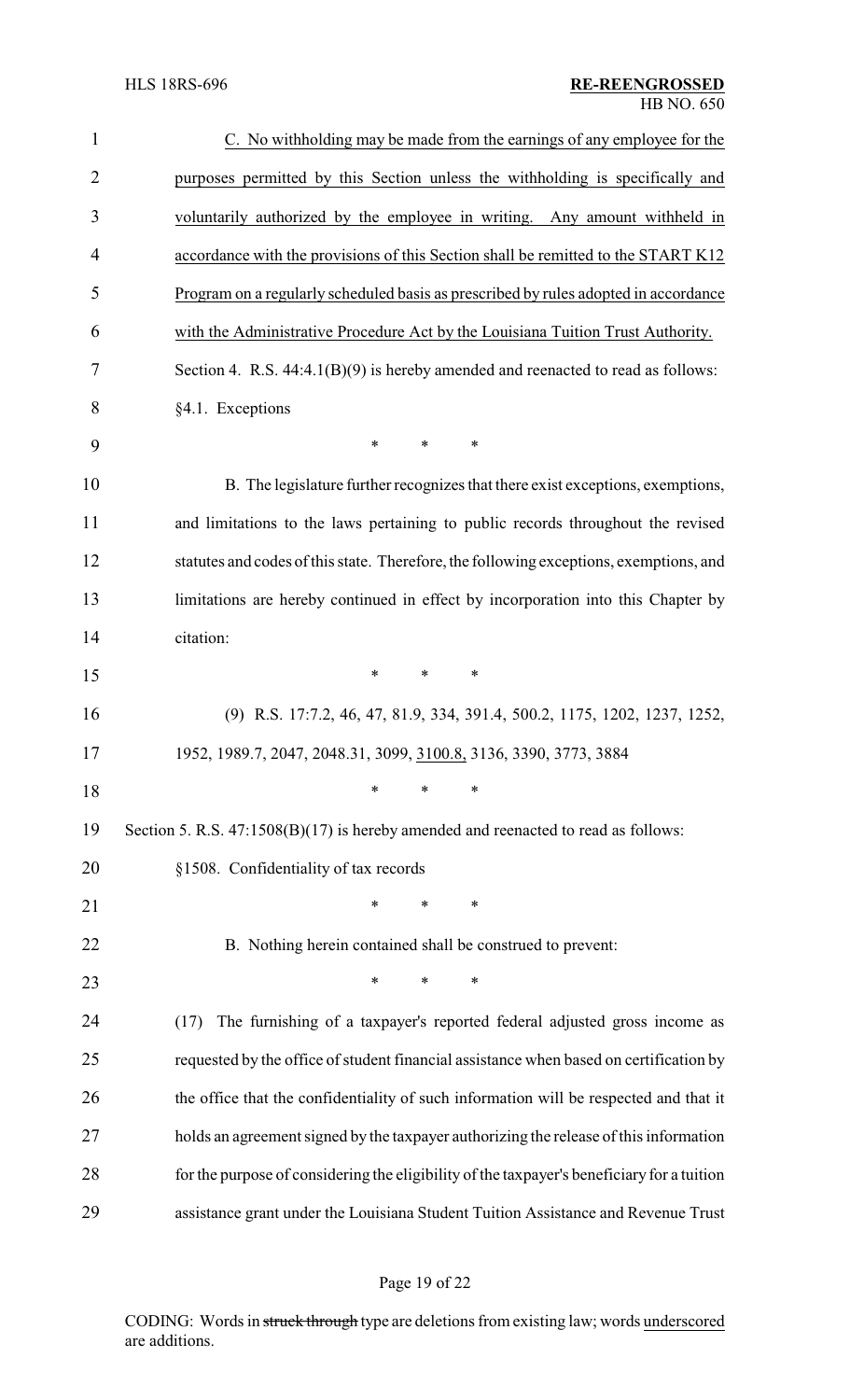| 1              | Program as provided for by Chapter 22-A of Title 17 of the Louisiana Revised                  |
|----------------|-----------------------------------------------------------------------------------------------|
| $\overline{2}$ | Statutes of 1950, for the purpose of considering the eligibility of the taxpayer's            |
| 3              | beneficiary for participation in the Louisiana Student Tuition Assistance and                 |
| $\overline{4}$ | Revenue Trust Kindergarten Through Grade Twelve Program as provided for by                    |
| 5              | Chapter 22-B of Title 17 of the Louisiana Revised Statutes of 1950, or for the                |
| 6              | purpose of considering the eligibility of the taxpayer's dependent child for an award         |
| 7              | under the Louisiana Taylor Opportunity Program for Students as provided for by                |
| 8              | Chapter 20-G 50 of Title 17 of the Louisiana Revised Statutes of 1950.                        |
| 9              | *<br>$\ast$<br>$\ast$                                                                         |
| 10             | Section 6. Funds that were deposited prior to January 1, 2018, to an education                |
| 11             | savings account that was established in accordance with Chapter 22-A of Title 17 of the       |
| 12             | Louisiana Revised Statutes of 1950 may be disbursed in 2018 to pay tuition as defined in this |
| 13             | Act at an elementary or secondary school as defined in this Act. Any such disbursement        |
| 14             | shall not include earnings enhancements or interest thereon that may have accrued to the      |
| 15             | The total amount of disbursements from all such accounts with respect to a<br>account.        |
| 16             | beneficiary shall not exceed ten thousand dollars.                                            |
| 17             | Section 7. This Act shall become effective upon signature by the governor or, if not          |
| 18             | signed by the governor, upon expiration of the time for bills to become law without signature |
| 19             | by the governor, as provided by Article III, Section 18 of the Constitution of Louisiana. If  |
| 20             | vetoed by the governor and subsequently approved by the legislature, this Act shall become    |
| 21             | effective on the day following such approval.                                                 |
|                |                                                                                               |

# DIGEST

The digest printed below was prepared by House Legislative Services. It constitutes no part of the legislative instrument. The keyword, one-liner, abstract, and digest do not constitute part of the law or proof or indicia of legislative intent. [R.S. 1:13(B) and 24:177(E)]

| HB 650 Re-Reengrossed | 2018 Regular Session | Foil |
|-----------------------|----------------------|------|
|                       |                      |      |

**Abstract:** Creates the START K12 Program for education savings accounts for tuition expenses at elementary and secondary schools.

# **START and START K12 Programs, generally**

Present law creates the La. Student Tuition Assistance and Revenue Trust (START) Program, an education savings program for certain expenses associated with enrolling in an

#### Page 20 of 22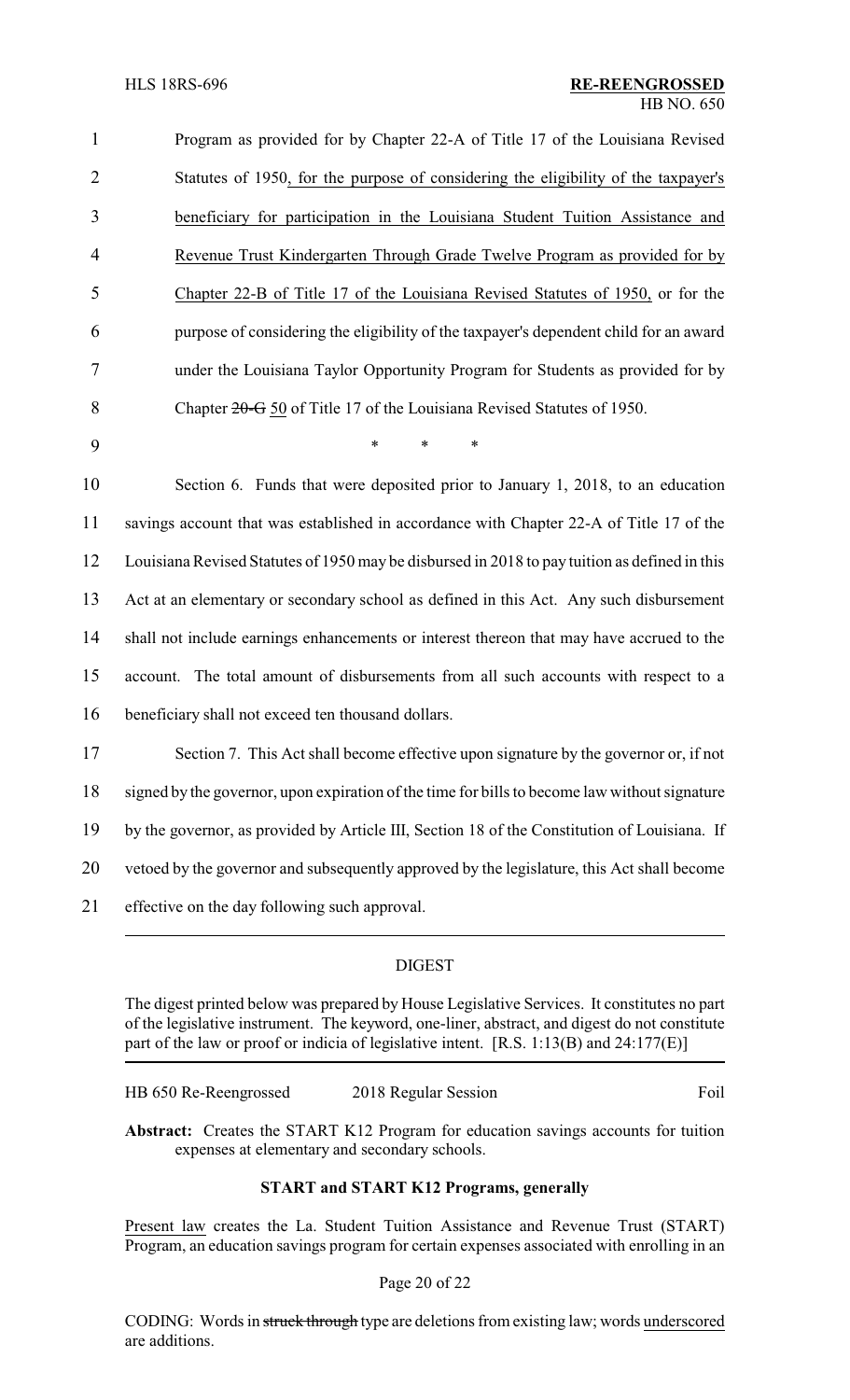institution of postsecondary education. Provides for earnings enhancements (a "state match") on deposits between 2% and 14% annually; such rate depends on the account category and the account owner's income. Also exempts a portion of annual deposits from an account owner's state tax table income (up to \$2,400 for single filers and \$4,800 for joint filers, per account). Provides for administration by the La. Tuition Trust Authority (LATTA). Proposed law retains present law.

Proposed law creates the La. Student Tuition Assistance and Revenue Trust Kindergarten Through Grade Twelve (START K12) Program, an education savings program similar to the START program except that it is for certain expenses associated with enrolling in grades kindergarten through 12. Defines such expenses as tuition in connection with enrollment or attendance at a public or approved nonpublic elementary or secondary school in La., limited to grades kindergarten through 12. Limits disbursements of such expenses to a maximum of \$10,000 per tax year, per beneficiary. Provides for administration by LATTA. Does not provide a state match or for exemption of a portion of annual deposits from an account owner's state tax table income. (Legislation regarding tax exemptions during a Regular Session during an even-numbered year is prohibited by present constitution.) Prohibits a transfer or rollover from a START account to a START K12 account.

### **Louisiana Education Tuition and Savings Plan and Fund**

Present law establishes in the state treasury as a special permanent fund the La. Education Tuition and Savings Fund, known as the "Tuition and Savings Fund". Provides for separate accounts for the START Program and for another education savings program authorized by present law. Provides that the legislature shall make yearly appropriations from the respective account to the LATTA for present law purposes.

Proposed law provides that the START Program account shall also be for the START K12 program and that appropriations to LATTA shall also be made for purposes of the START K12 program.

### **Abandoned property**

Present law provides that property is presumed abandoned if it is unclaimed by the apparent owner during the time set forth in present law for the particular property. Proposed law adds that unclaimed funds in a START K12 account during any five-year period subsequent to the beneficiary's 20th birthday shall be presumed abandoned.

# **Payroll withholdings**

Present law authorizes any employee of the state or a political subdivision in the state to authorize his employer to withhold from his salary amounts for deposit into a START account. Proposed law also grants such employees this authority relative to salary withholdings for deposits to START K12 accounts.

### **Public records**

Present law provides a public records exception for all LATTA records indicating the identity of owners and beneficiaries of START education savings accounts and the amounts used or refunded under an account owner's agreement. Proposed law provides an additional public records exception for all such records relative to START K12 accounts.

### **Dept. of Revenue records**

Present law provides that except as otherwise provided by present law, the records and files of the secretary of the Dept. of Revenue are confidential and privileged. Present law allows the department to furnish a taxpayer's reported federal adjusted gross income to the La. Office of Student Financial Assistance (LOSFA) for purposes of administering the START

### Page 21 of 22